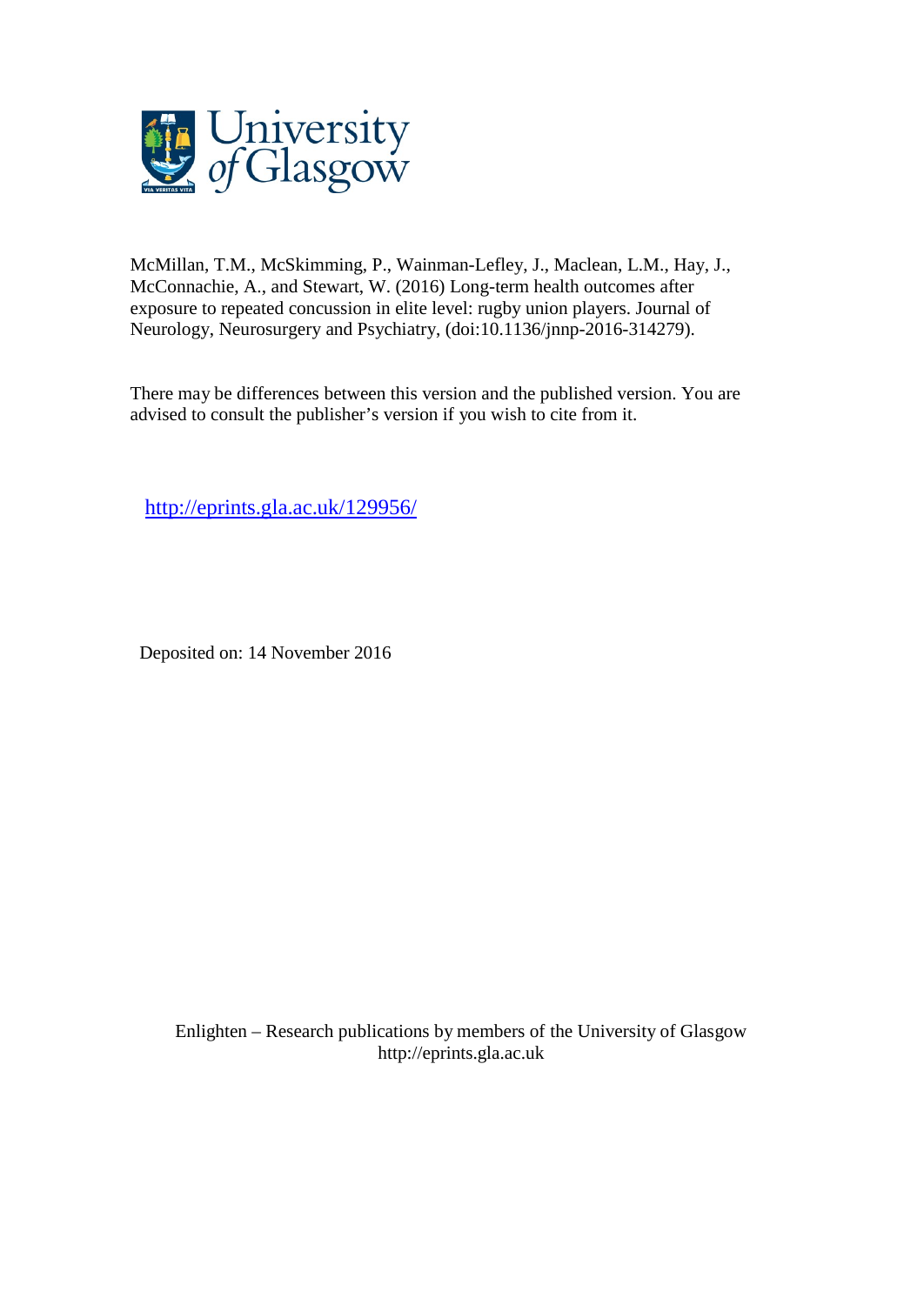**(accepted J Neurology Neurosurgery Psychiatry; jnnp-2016-314279 )**

## **The Long Term Health Outcomes after Exposure to Repeated Concussion in Elite Level Rugby Union Players**

# **McMillan TM<sup>1</sup> , McSkimming P<sup>2</sup> , Wainman-Lefley J<sup>1</sup> , Maclean LM 1 , Hay J<sup>3</sup> , McConnachie A<sup>2</sup> , Stewart W3,4**

<sup>1</sup> Institute for Health & Wellbeing, University of Glasgow, Gartnavel Royal Hospital, 1055 Great Western Road, Glasgow. G12 0XH, UK

<sup>2</sup> Robertson Centre for Biostatistics, University of Glasgow

<sup>3</sup>Department of Neuropathology, Laboratory Medicine Building, Queen Elizabeth University Hospital, Glasgow G51 4TF

<sup>4</sup>Institute of Neuroscience and Psychology, University of Glasgow

Acknowledgements: Thanks are due to the Scottish Rugby Union for facilitating this research. Thanks also to Ms K Chung for contributing to data checking. Dr L Maclean and Ms J Hay were part funded by the Sackler Foundation. Ms J Wainman-Lefley was funded by the Chief Scientist Office (DTF/12/13). Dr W Stewart is supported by an NHS Research Scotland Career Researcher Fellowship.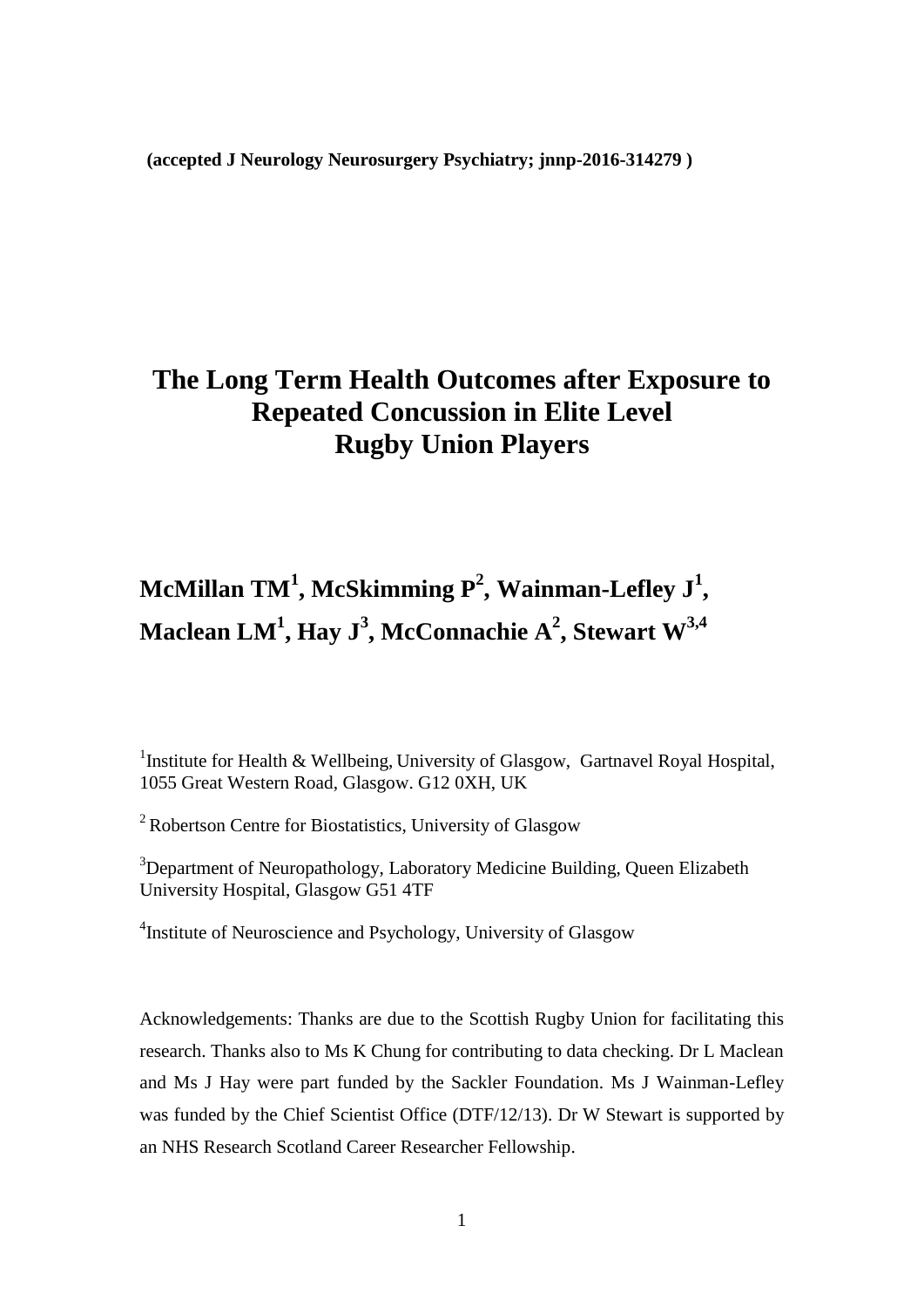#### **Abstract**

**Background:** There is continuing concern about effects of concussion in athletes, including risk of the neurodegenerative disease chronic traumatic encephalopathy. However, information on long-term health and wellbeing in former athletes is limited. **Method:** Outcome after exposure to repeated brain injury was investigated in 52 retired male Scottish international rugby players (RIRP) and 29 male controls who were similar in age and social deprivation. Assessment included history of playing rugby and traumatic brain injury, general and mental health, life stress, concussion symptoms, cognitive function, disability and markers of chronic stress (allostatic load).

**Results:** The estimated number of concussions in RIRP averaged 14 (median=7; IQR 5-40). Performance was poorer in RIRP than controls on a test of verbal learning  $(p=0.022)$  and of fine co-ordination of the dominant hand  $(p=0.038)$  and not significantly different on other cognitive tests (p>0.05). There were no significant associations between number of concussions and performance on cognitive tests. Other than a higher incidence of cardiovascular disease in controls, no group differences were detected in general or mental health or estimates of allostatic load. In RIRP, persisting symptoms attributed to concussion were more common if reporting more than nine concussions ( $p=0.028$ ), although these symptoms were not perceived to affect social or work functioning.

**Conclusions:** Despite a high number of concussions in RIRP, differences in mental health, social or work functioning were not found late after injury. Subtle group differences were detected on two cognitive tests, the cause of which is uncertain. Prospective group comparison studies on representative cohorts are required.

Wc 250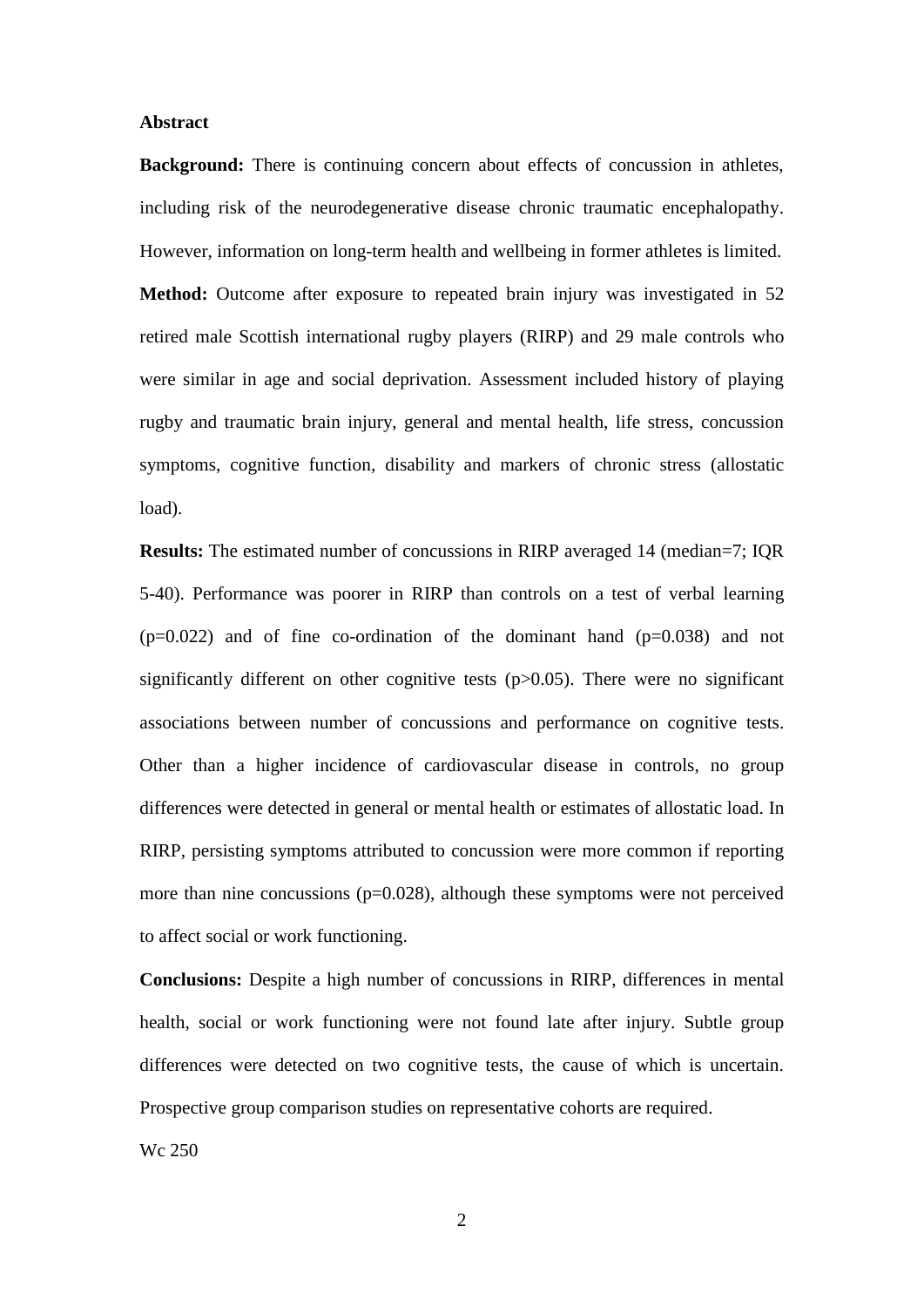## **Introduction**

There is growing concern about persisting consequences of concussion or mild traumatic brain injury (mTBI) in sports<sup>1</sup>, including the potential for repeated mTBI to lead to long term neurodegenerative changes, specifically chronic traumatic encephalopathy  $(CTE)^{2,3}$ . The late consequences of mTBI are reported as a cluster of non-specific complaints that include depression, irritability, poorer concentration and memory, and in some, personality change and more widespread cognitive complaints that can be consistent with mild cognitive impairment or dementia<sup>2,4</sup>. One study reported an association between greater concussion exposure and more frequent selfreport of memory and post concussional complaints in older and retired American football players, with no effect found on cognitive tests<sup>5</sup>. Again, in retired US National Football League (NFL) players, Guskiewicz et al<sup>6</sup> reported an association between lifetime depression and repeated concussion after controlling for age, years since retirement, years of play and physical comorbidities. Furthermore a 'dose response' effect is reported, where depression was more common in retired players with more than nine concussions<sup>7</sup>. Finally, death rates from neurodegenerative disease in ex-NFL players have been reported to be three times higher than in the general population<sup>8</sup> and greater risk of death late after mTBI has in part, been found to be associated with repeated brain injury<sup>9</sup>. Autopsy studies in former athletes have fuelled anxieties over CTE as a late outcome of exposure to repeated concussion $10,11$ . However few studies have addressed long term health in living, retired athletes and evidence to support a causative link between TBI and CTE is awaited $^{12}$ .

Rugby Union is acknowledged as having a concussion incidence that is amongst the highest for contact sports, with estimates of between 4 and 13.4 concussions per 1000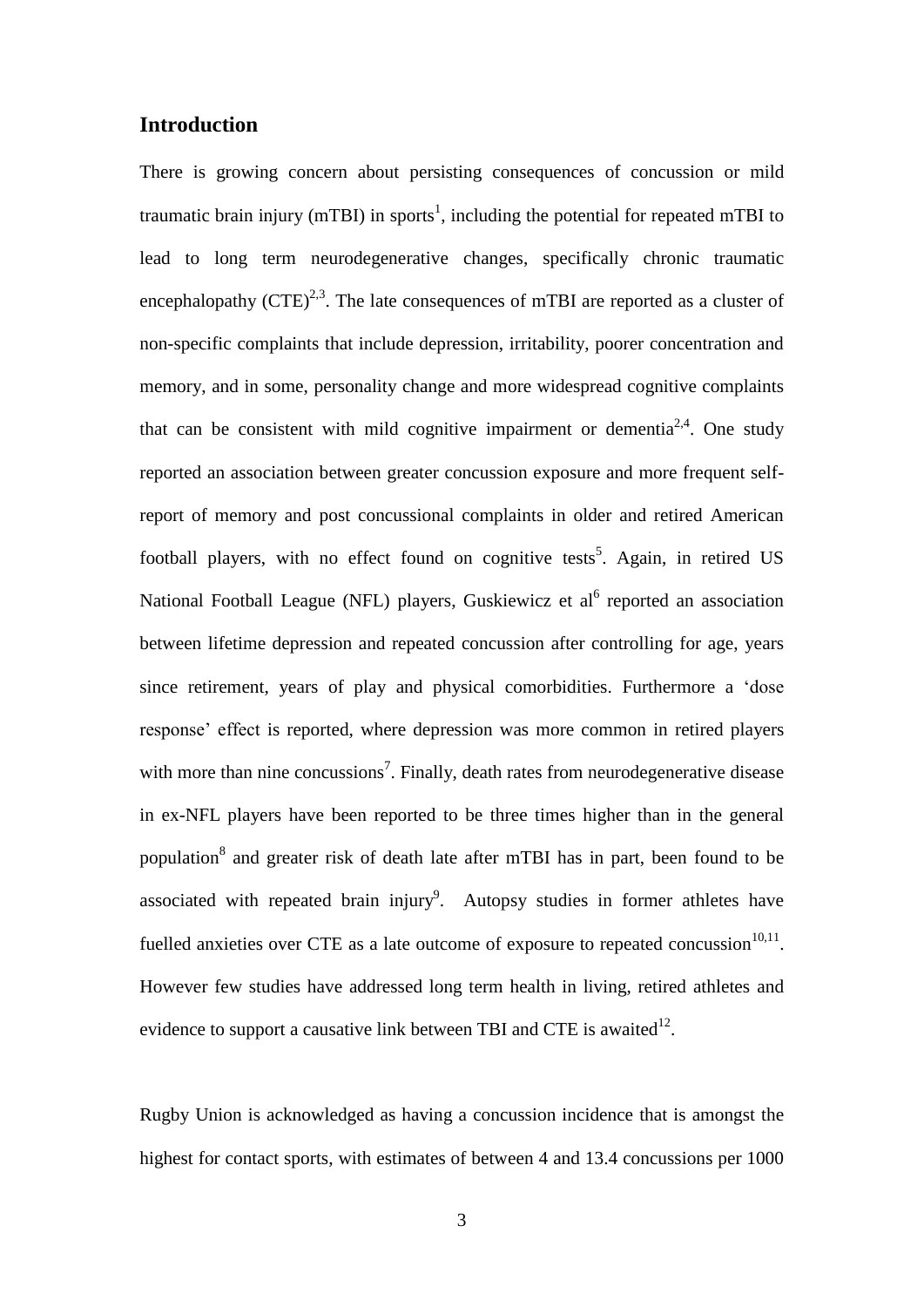player hours<sup>13-15</sup>. . Despite this and the high levels of participation in rugby internationally, there are few formal studies that objectively investigate long term outcomes in rugby players. The design of the present study takes into account a metaanalysis of studies on cognition after self-reports of repeated concussion  $16$  and investigates symptom complaint and a range of cognitive and health outcomes including allostatic load (AL), a measure of accumulated physiological damage resulting from natural stress responses across the lifespan which can be associated with lifestyle, disease and mortality $17$ .

## **Methods**

**Approvals:** Ethical approval for this study was obtained from the University Of Glasgow College Of Medical Veterinary and Life Sciences Research Ethics Committee.

## **Participants**

Retired International Rugby Players (RIRP) were identified as male former Scottish internationalists on a database of former players held by the Scottish Rugby Union (n~350). Potential RIRP participants were contacted by the Scottish Rugby Union (SRU) by mass e-mail, with information on the study and an invitation to participate. Those agreeing to take part were then contacted by the research team and written consent was obtained. Inclusion criteria were; age 18 or over, fluent in English, capable of giving consent and capable of assessment. Those continuing to play rugby were excluded.

Male controls were recruited from friends or relatives of the RIRP, from community groups or from school teachers. Inclusion criteria were; male, similar to RIRP in age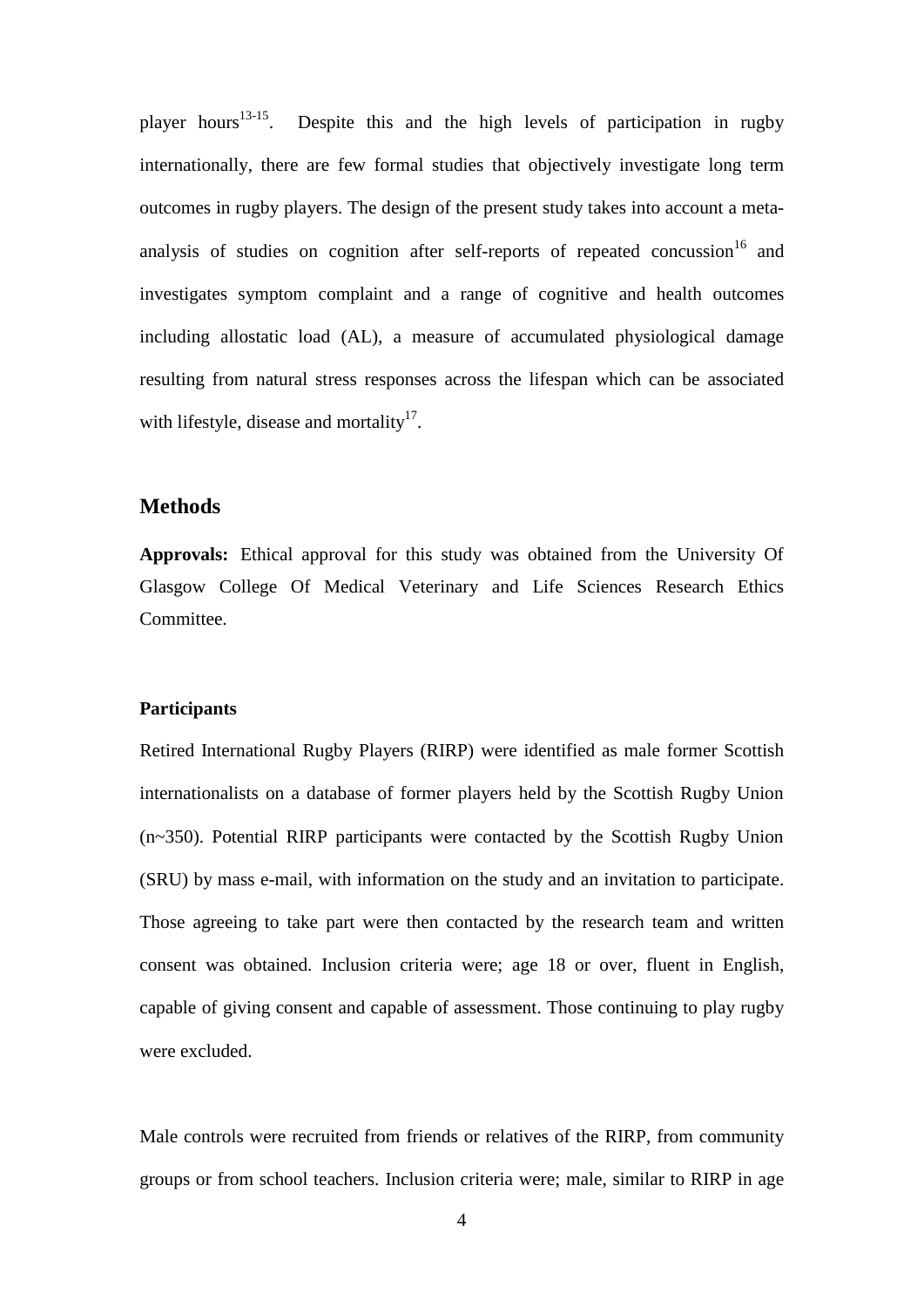and Scottish Index of Multiple Deprivation 2012 (SIMD)<sup>18</sup> quintile, fluent in English, capable of giving consent to take part and capable of assessment. SIMD ranks deprivation across Scotland and is derived from postcodes, each rank comprising a small section of the population. Exclusion criteria were; female, TBI (including concussion) on more than one occasion with loss of consciousness (LOC) and/or associated symptoms of confusion or disorientation, nausea, dizziness, poor balance, blurred vision or severe headache<sup>19</sup>, or any previous moderate or severe TBI (LOC>30 minutes or more or post-traumatic amnesia (PTA) for  $>1$  day) or a diagnosis of chronic and debilitating neurological or psychiatric disorder.

#### **Assessments**

All assessments were performed in face-to-face interviews between February 2014 and February 2015. The protocol for assessment comprised the following domains:

**Background Information:** This was a brief self-report inventory relating to demographic background, current diagnoses with disease, current medication and a brief history of rugby playing (years, position).

**History of Traumatic Brain Injury:** A form to assess the history of concussion and of injury to the head that might be consistent with TBI. It estimated the number and approximate date of last concussion; details of any hospital admissions with TBI and assessment of PTA associated with any injuries without hospital admission that seem severe. Concussion was defined for participants during the interview as follows: *'a blow or injury to your head where you may or may not have lost consciousness and then had symptoms such as dizziness, blurred vision, nausea, vomiting, headache,*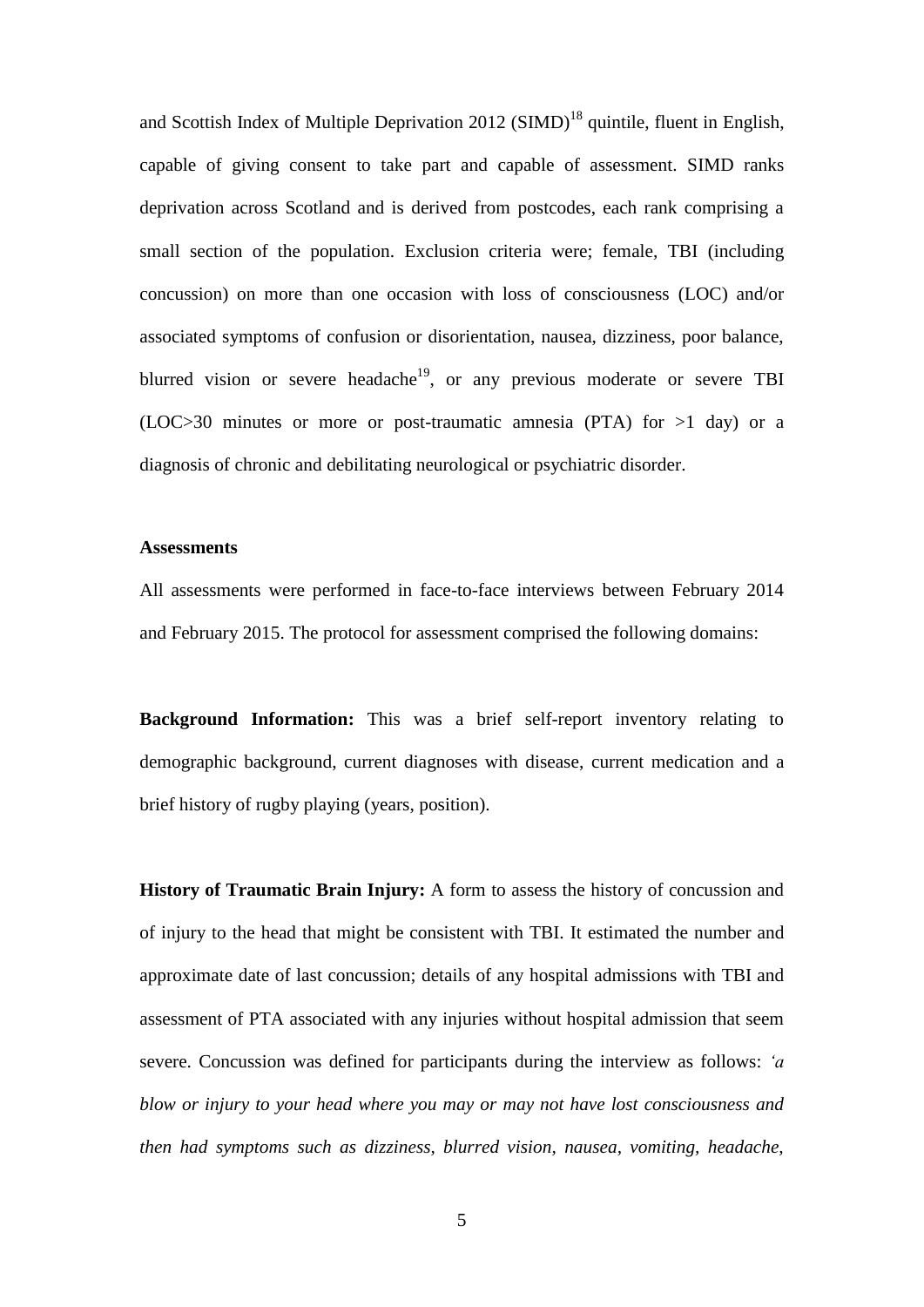*poor concentration. It might be that symptoms were not noticeable straight away but you may have noticed them later or have had 'gaps' in your memory for the game that were unusual or you might have remembered little at all about the game*' (see supplementary file 1).

**Cognition:** The Montreal Cognitive Assessment (MOCA; screening test of general cognitive function)<sup>20</sup>; Symbol Digit Test (information processing speed)<sup>21</sup>; Trail Making Test (executive function)<sup>22</sup>; Rey Auditory Verbal Learning Test (RAVLT; memory and learning)<sup>23</sup>; Sustained Attention to Response Task (SART; sustained attention)<sup>24,25</sup>; Judgment of Line Orientation Test (visual perception)<sup>26</sup> and the Lafayette Grooved Pegboard (fine hand co-ordination) $2^7$ .

**Psychological Assessment, Disability Outcome and Alcohol Use:** The Hospital Anxiety and Depression Scale (HADS)<sup>28</sup>; Rivermead Post Concussion Symptoms Questionnaire (RPQ)<sup>29</sup>; Short Form Health Survey (SF-36; questions 1 and  $2^{30}$ ; Glasgow Outcome Scale-Extended  $(GOSE)^{31}$ ; the Alcohol Use Disorders Identification Test  $(AUDIT)^{32}$ .

**Allostatic Load:** An allostatic load score was created using biomarkers from its five components<sup>33</sup>: (i) neuroendocrine (aldosterone, dehydroepiandrosterone); (ii) immune (C reactive protein, interleukin-6, tumour necrosis factor-alpha); (iii) metabolic (triglycerides, creatinine, high-density lipoprotein, albumin); (iv) cardiovascular/ respiratory (blood pressure, heart rate, forced expiratory volume); (v) anthropometric (waist hip ratio, body mass index). Markers for components (i) to (iii) were measured from venous blood taken at the time of the assessment. Values for each biomarker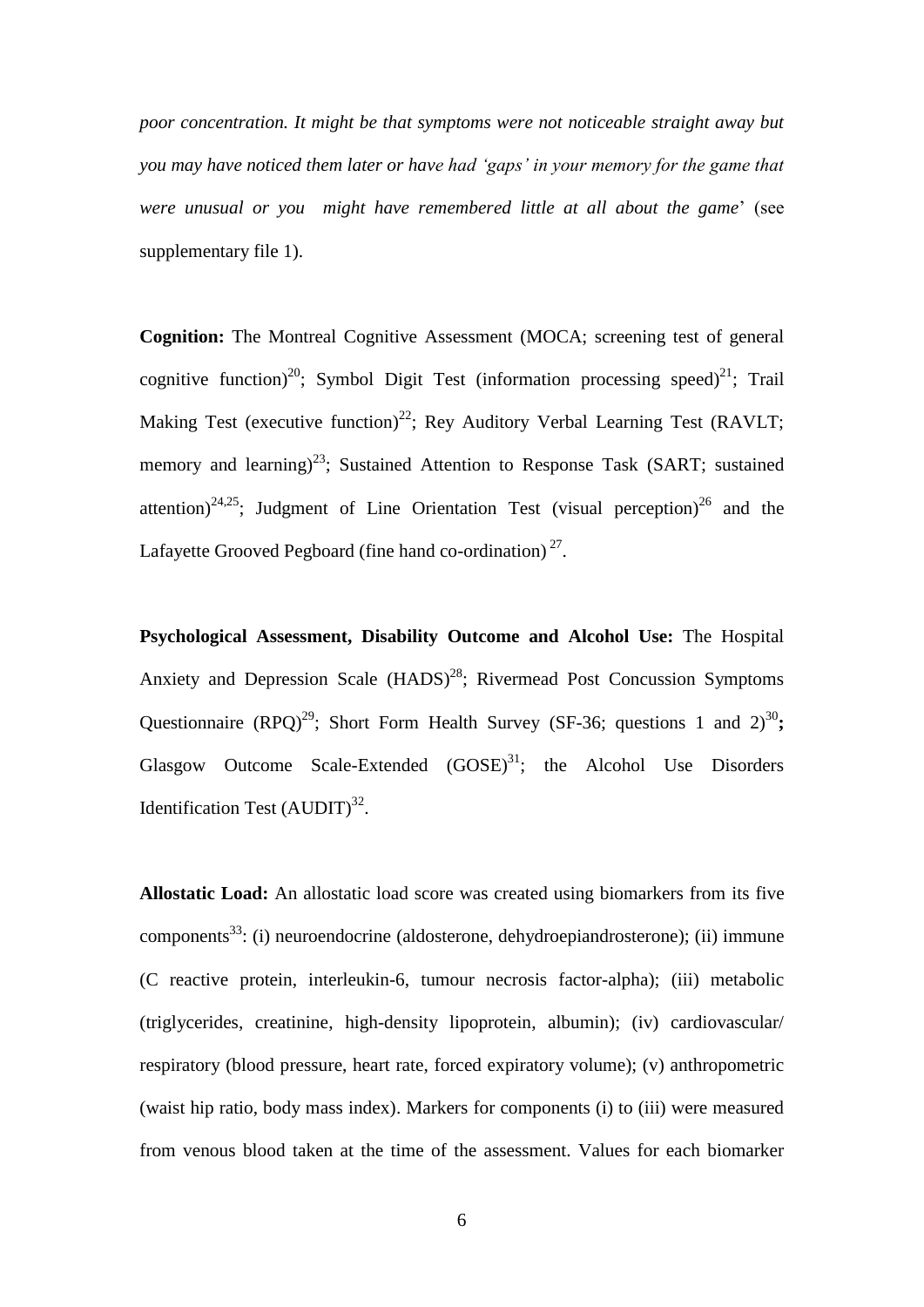were transformed, and z scores calculated and averaged for each component; the totals for each component were then summed to create the allostatic load score.

**Statistical Analyses:** Data are summarised using the mean, standard deviation (SD) and range for continuous variables and the number and percentage for categorical data. Continuous outcomes were investigated using linear regression models and nonparametric Kruskal-Wallis tests. Binary outcomes were compared using logistic regression models and Fisher's Exact tests. Comparisons of ordinal categorical outcomes were tested using the non-parametric Kruskal-Wallis test. Models to compare outcomes between the RIRP group and the Control group were adjusted for the matching/design variables of age and SIMD quintile. Years of education was also adjusted for in models investigating cognitive outcomes.

To investigate effects of repeated concussion within the RIRP group, the number of concussions sustained was included in models of cognitive and psychological outcomes as well as allostatic load outcomes as the only covariate and grouped into 3 levels: no repeat concussions (0-1), moderate repeat concussion (2-9) and high repeat concussion (10 or more). Associations between cognitive and psychological outcomes and number of repeat concussions were also assessed using Spearman's Rank Correlation.

Similar analyses were carried out in relation to the number of international matches in the RIRP group; the only covariate in these models was defined by splitting the RIRP group at the median number of matches played.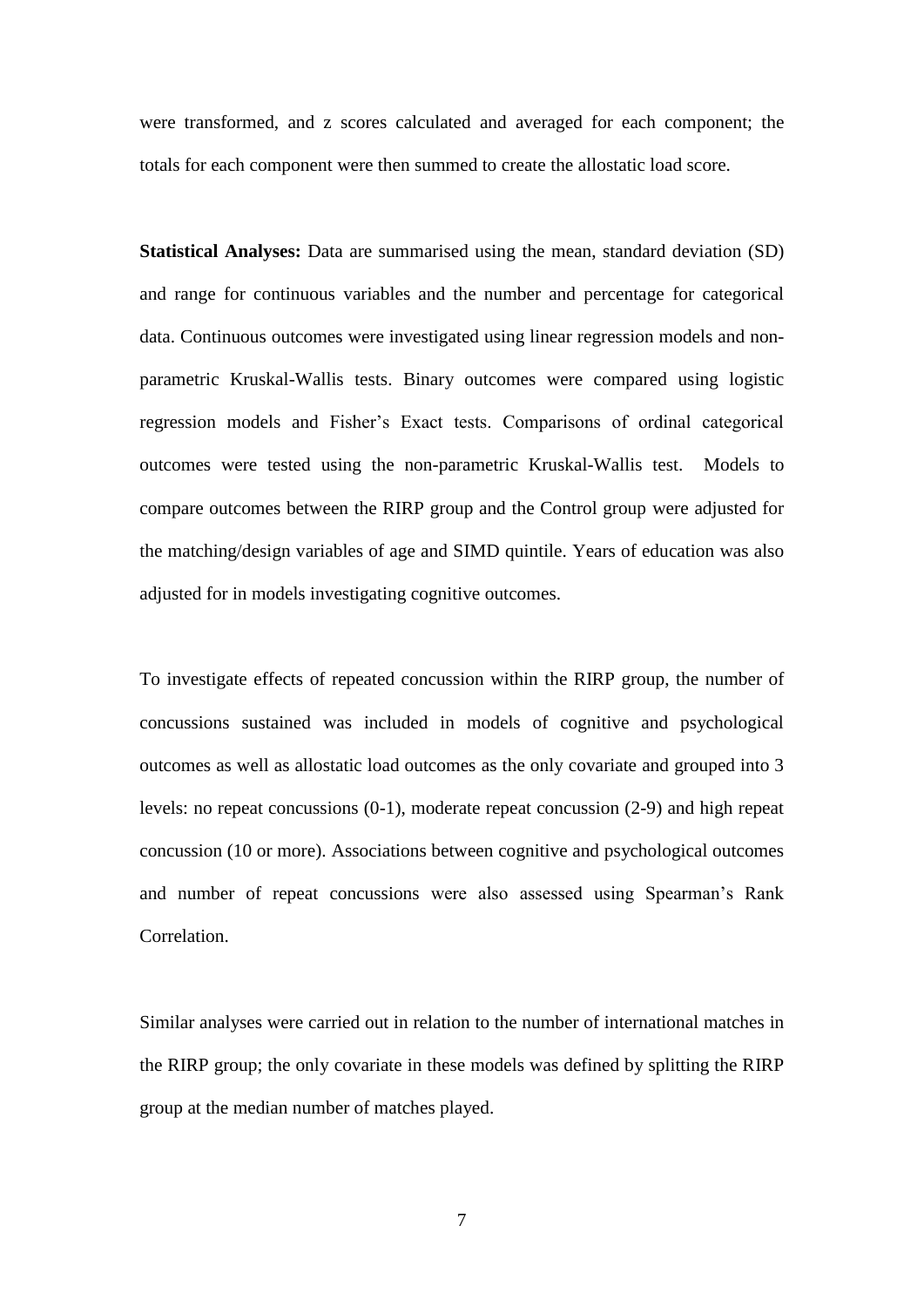All analyses were carried out using SAS for Windows v9.2, and a p-value < 0.05 was considered to indicate statistical significance.

## **Results**

**Recruitment**: Enquiries were received from 76 RIRP, of whom 71 were eligible to take part. Of these, 52 (73%) were recruited and assessed; the remainder did not respond to repeated invitations or were not available over a period of several months. Forty-six controls enquired about the study; data were obtained on 29 (63%); 8 were excluded and 9 did not respond.

**Demographic Characteristics and Rugby History (table 1):** Demographic differences between groups were non-significant with the exception of a higher number of years of education in controls than RIRP (p=0.025). In both groups the mean years of education was high. As anticipated, RIRP had played rugby for longer, were older when they stopped playing and had played more recently than those controls that had ever played rugby. The average number of international matches played within the RIRP group was 24 (SD 24) with an inter quartile range from 5 to 40; 95% of RIRP played 77 matches or less.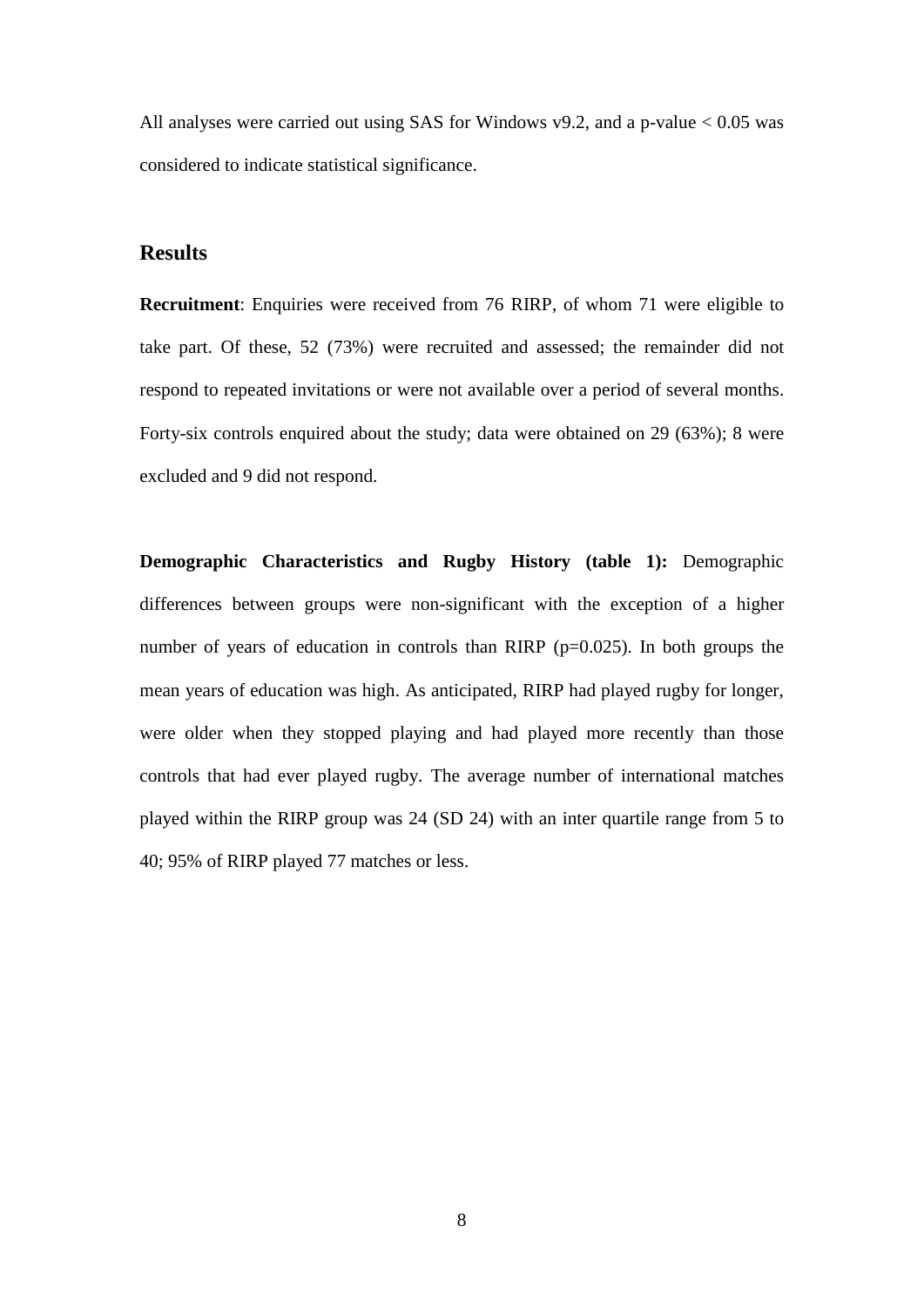|                                         | <b>RIRP</b>                | Controls              | p*     |
|-----------------------------------------|----------------------------|-----------------------|--------|
| Age                                     |                            |                       |        |
| Mean (SD), [Min, Max]                   | 53.5 (13.0) [26,79]        | 55.1 (9.0) [36,72]    | 0.542  |
| Social deprivation (SIMD)               |                            |                       |        |
| quintile                                |                            |                       | 0.320  |
| $1$ (high)                              | $0(0\%)$                   | $0(0\%)$              |        |
| $\overline{2}$                          | 2(4%)                      | 1(3%)                 |        |
| 3                                       | 7(16%)                     | 6(21%)                |        |
| $\overline{4}$                          | 8(18%)                     | 8(28%)                |        |
| $5$ (low)                               | 28 (62%)                   | 14 (48%)              |        |
| Not resident in Scotland                | $\tau$                     | $\overline{0}$        |        |
|                                         |                            |                       |        |
| <b>Years of Education</b>               | 16                         | 17.3                  | 0.025  |
| Mean (SD) [Min, Max]                    | $(2.6)$ [10,21]            | $(2.9)$ [12,24]       |        |
| <b>Rugby History</b>                    |                            |                       |        |
| Ever played rugby (n %)                 | 52 (100%)                  | 19 (63%)              | $NA**$ |
|                                         |                            |                       |        |
| Number years rugby playing              |                            |                       |        |
| Mean (SD) [Min, Max]                    | 22.4 (5.0) [8,33]          | $8.4(8.2)[1,27*]$     | NA**   |
|                                         |                            |                       |        |
| Age when stopped playing                |                            |                       |        |
| Mean (SD) [Min, Max]                    | 33.2(4.1) [24,44]          | $19.9(6.7)[9,34*]$    | $NA**$ |
|                                         |                            |                       |        |
| Years since stopped playing             |                            |                       |        |
| Mean (SD) [Min, Max]                    | 20.3(12.8) [1,48]          | $34.3(10.53)$ [0,16*] | $NA**$ |
| Position played <sup>3</sup><br>Forward |                            |                       |        |
|                                         | 21 (40%)                   | 12(63%)               | $NA**$ |
| <b>Back</b>                             | 31 (60%)<br>$\overline{0}$ | 4(21%)<br>3(16%)      |        |
| Not specified                           |                            |                       |        |
|                                         |                            |                       |        |

### **Table 1: Demographic and rugby history**

\*All regression models were adjusted for age and SIMD except Age which was adjusted for SIMD only

\*\* Statistical comparisons between groups are not appropriate as RIRP are expected to have more rugby playing experience than controls

**History of TBI (table 2):** No participant reported a TBI with loss of consciousness for more than 30 minutes suggesting that all concussion events could have been 'mild'.<sup>34</sup> Almost all RIRP (92%) reported experiencing at least one concussion while playing rugby. The RIRP group experienced symptoms for more than an hour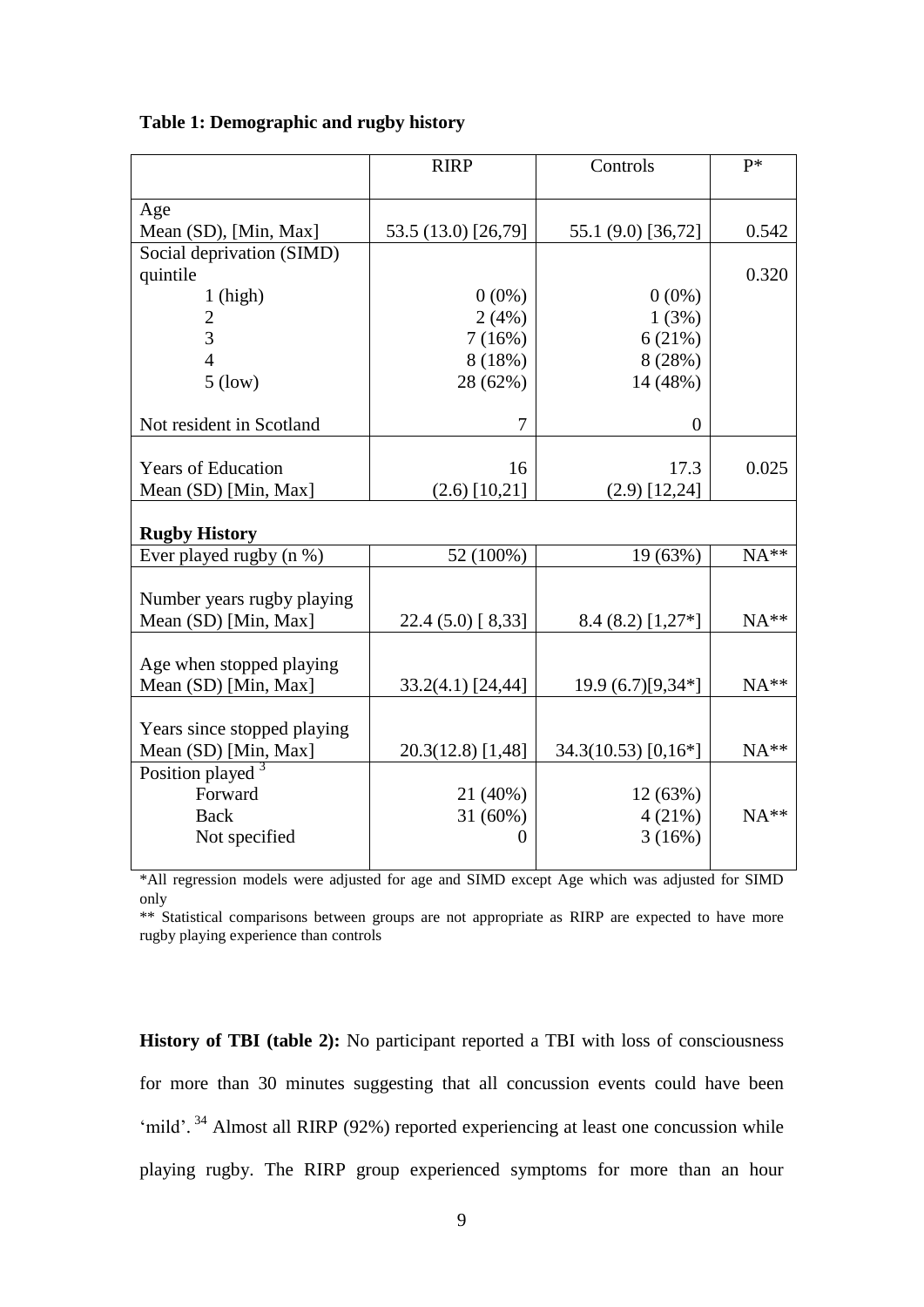following a concussion on 2.7 occasions on average. In the RIRP the longest LOC reported for a single event ranged between 3 seconds and 17.5 minutes (median 1 minute; upper and lower quartiles 19 seconds and 4.7 minutes). The history of TBI for controls is given in table 2. Statistical comparisons between RIRP and controls on variables associated with frequency of concussion are not meaningful because of exclusion criteria for potential controls which included having more than one concussion.

|                                                 | <b>RIRP</b> | Controls  |
|-------------------------------------------------|-------------|-----------|
| Ever had a concussion                           | 48 (92%)    | 10(34%)   |
| <b>Rugby Related</b>                            | 48 (92%)    | $3(10\%)$ |
| Non-rugby Related                               | 15 (27%)    | 7(24%)    |
| Estimated number of concussions <sup>2</sup>    | 13.9 (18.9) | 0.3(0.5)  |
|                                                 | [0,100]     | [0,1]     |
| Estimated number of concussion                  | 2.7(5.3)    | 0.1(0.3)  |
| symptoms lasting more than an hour <sup>2</sup> | [0,25]      | [0,0]     |
| Estimated cumulative loss of                    | 4.7(10.4)   | 0.6(3.3)  |
| consciousness $(mins)^2$                        | [0,60]      | [0,17.5]  |
|                                                 |             |           |

**Table 2: Concussions from rugby or other causes\***

\*Statistical comparisons between groups are not appropriate as controls were excluded if having more than one concussion;  $\frac{1}{n}$  (%);  $\frac{2}{1}$ Mean (SD) Min, Max;

**Health Characteristics (table 3):** Current and chronic health diagnoses were categorised as cardiovascular, respiratory, neoplastic, rheumatoid, orthopaedic, neurological, gastric, mental health, sensory, pain, alcohol use, allergic or dermatological. The frequencies in each category did not differ significantly between groups except for a higher frequency of chronic cardiovascular disorder in controls (21%) than in RIRP (2%;  $p=0.027$ ) and a non-significant trend towards a higher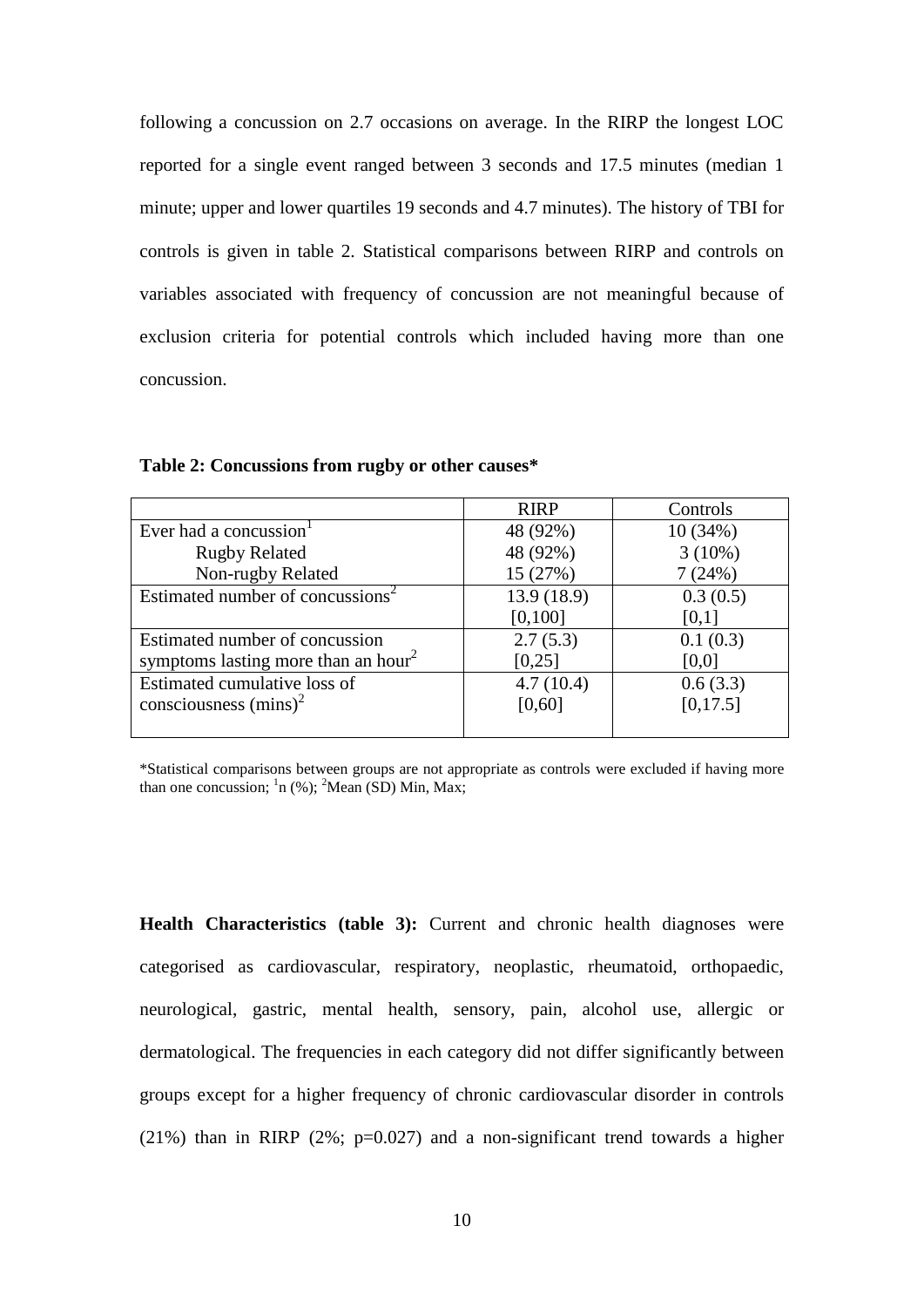frequency of chronic orthopaedic problems in RIRP (14%) than in controls (3%; p=0.095). History of smoking did not differ significantly between groups.

RIRP self-reported a less positive rating of health over the past year than controls on question 2 of the SF-36; note that the average health ratings over the past year for both groups translate to health as 'somewhat better' or 'about the same'. One RIRP had a current diagnosis of a deteriorating neurological condition (Parkinson's Disease). Current diagnoses of mental health problems were reported in 4 RIRP (depression (n=2); PTSD; sleep problems) and 1 control (depression). Current medication reflected this picture with psychotropic medication confined to antidepressants prescribed to two RIRP and one control. An opioid analgesic was prescribed to one RIRP.

**Table 3: Health Characteristics**

|                                                                                                 | <b>RIRP</b>                                                          | Controls                                                        | $P*$  |
|-------------------------------------------------------------------------------------------------|----------------------------------------------------------------------|-----------------------------------------------------------------|-------|
| Current diagnosis (any) <sup>1</sup>                                                            | $26(50\%)$                                                           | 14 (48%)                                                        | 0.728 |
| Chronic diagnosis $\text{(any)}^1$                                                              | 26 (50%)                                                             | 10 (35%)                                                        | 0.116 |
| General health now (SF-36)<br>question 1) $1$<br>Excellent<br>Very Good<br>Good<br>Fair<br>Poor | 18 (34%)<br>27(52%)<br>$5(10\%)$<br>2 $(4\%)$<br>$(0\%)$<br>$\theta$ | 10(35%)<br>16(55%)<br>$3(10\%)$<br>$(0\%)$<br>0<br>$(0\%)$<br>0 | 0.848 |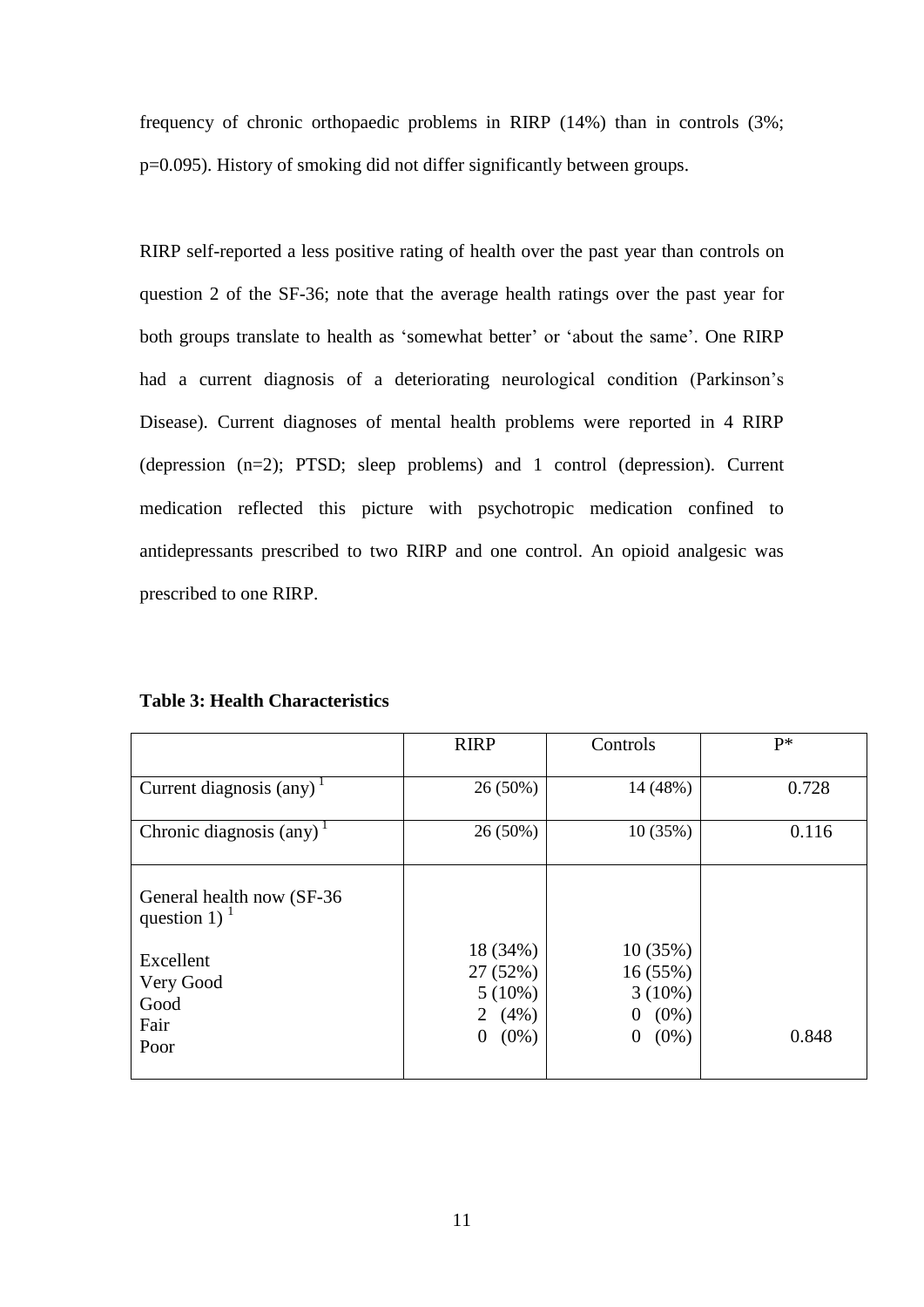| General health compared to a<br>year ago (SF-36 question 2) <sup>1</sup> |                |                           |           |
|--------------------------------------------------------------------------|----------------|---------------------------|-----------|
| Much Better                                                              | 4 $(8%)$       | (3%)<br>$\mathbf{1}$      |           |
| <b>Somewhat Better</b>                                                   | 8 (15%)        | 12 (42%)                  |           |
| About the Same                                                           | 33(63%)        | 16(55%)                   |           |
| Somewhat Worse                                                           | 6(12%)         | $0(0\%)$                  |           |
| Much Worse                                                               | $1(2\%)$       | $\overline{0}$<br>$(0\%)$ | 0.024     |
|                                                                          |                |                           |           |
| Alcohol Use $2$                                                          | 7.0(4.2)[0,25] | 6.0(4.1)[0,16]            | 0.235     |
| Smoking $1$                                                              |                |                           |           |
| Current                                                                  | 2 $(4\%)$      | 2 $(7%)$                  | $0.488**$ |
| Past                                                                     | 7(14%)         | 6(21%)                    |           |
| Never                                                                    | 43 (83%)       | 21(72%)                   |           |
|                                                                          |                |                           |           |

 $n^1$ n(%); <sup>2</sup>Mean (SD) [Min, Max]<sup>;</sup> \*Regression Models adjusted for age and SIMD; \*\* Unadjusted Fisher's Exact test p-value; logistic regression model was not appropriate due to small numbers

**Mental Health Assessment and Cognitive Function (table 4)**: In terms of clinical 'caseness' on the HADS, the average scores were in the 'normal' range and no individual in either group scored in the 'severe' range for depression or anxiety<sup>28</sup>. Note that comparison between groups on the RPQ is not valid. The RPQ specifically asks about symptoms in relation to concussion and would not describe a baseline prevalence of these non-specific symptoms in controls, most of whom had no history of concussion and automatically score zero.

Differences between groups on the HADS and on cognitive tests were non-significant, except for poorer performance in the RIRP group on a test of verbal learning (RAVLT-immediate recall) and on a test of fine motor co-ordination in the dominant hand (Grooved Pegboard Test).. On the MOCA (a screening test for cognitive decline) there was no overall group difference. However, this test is often used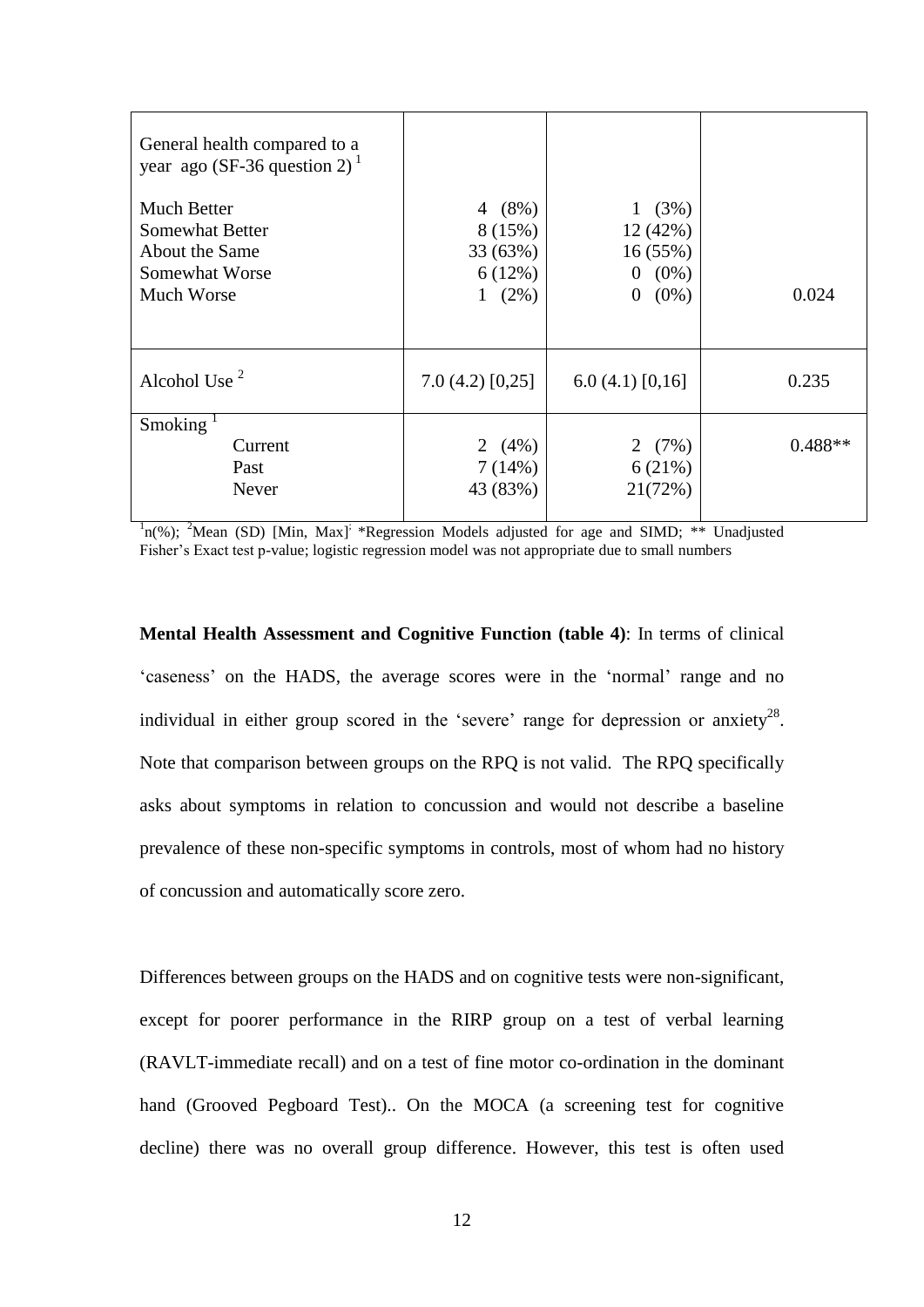clinically with a cut-off to indicate impairment. One RIRP scored below a conservative cut-off score of  $\langle 22$ . If using the more commonly used cut-off of  $\langle 26, 12 \rangle$ which has a lower specificity<sup>35</sup>, 9 RIRP (17%) and 1 control (3%) fell below the cutoff (p=0.087; unadjusted Fisher's Exact Test).

| Table 4: Self-report of mental health and tests of cognition (total score unless |  |
|----------------------------------------------------------------------------------|--|
| otherwise indicated)                                                             |  |

|                             | <b>RIRP</b>              | Controls                 | $P*$  |
|-----------------------------|--------------------------|--------------------------|-------|
|                             | Mean (SD), [Min, Max]    | Mean (SD), [Min, Max]    |       |
|                             |                          |                          |       |
| <b>Mental Health</b>        |                          |                          |       |
| <b>HADS</b> Depression      | 2.8(2.1)[0,9]            | $2.6(2.8)$ [0,10]        | 0.941 |
| <b>HADS</b> Anxiety         | 4.8 $(3.0)$ [0,12]       | 5.2 $(3.6)$ [0,12]       | 0.157 |
|                             |                          |                          |       |
| Cognition                   |                          |                          |       |
| <b>MOCA</b>                 | 27.4 (2.3) [21,30]       | 28.0 (1.5) [25,30]       | 0.806 |
| RAVLT immediate recall      | 50.2 (11.1)[26,71]       | 56.1 (8.4)[42,72]        | 0.022 |
| RAVLT delayed recall        | 10.5(3.6)[2,15]          | $11.6(2.3)$ [8,15]       | 0.165 |
| <b>SART</b> (commission     | $10.3$ $(5.0)$ $[8,13]$  | 10.0(6.0)[6,12]          | 0.860 |
| errors)                     |                          |                          |       |
| <b>SART</b> (reaction time) | 336 (68) [186, 563]      | 313 (65) [258, 570]      | 0.618 |
| <b>Symbol Digit Test</b>    | 50.9 (11.2)[25,76]       | 53.0<br>(7.5)[31,70]     | 0.490 |
| <b>Trail Making Test B</b>  | 56.1 (18.5) [4,23]       | 51.9 (17.6)[26, 91]      | 0.434 |
| $(\sec s)$                  |                          |                          |       |
| Judgement of Line           | 28.2 (1.9)[23,30]        | 28.1<br>(2.3)[21,30]     | 0.442 |
| Orientation                 |                          |                          |       |
| Grooved Pegboard Test       |                          |                          |       |
| $(\sec s)$                  |                          |                          |       |
| dominant hand               | 74.9 (12.3) [54.7,105.0] | 68.7 (14.0) [49.4,108.0] | 0.038 |
|                             |                          |                          |       |
| non-dominant hand           | 85.4 (15.3) [47.9,118.0] | 80.1 (20.0) [55.9,149.1] | 0.126 |
|                             |                          |                          |       |

HADS – Hospital Depression and Anxiety Scale; MOCA – Montreal Cognitive Assessment; RAVLT

– Rey Auditory Verbal Learning Test; SART – Sustained Attention to Response Task; \*Linear Regression Model adjusted for Age, SIMD and years of education

## **Number of Concussions and Outcomes in Retired International Players (table 5):**

RIRP sub-groups were created on the basis of no repeat concussions (0-1), moderate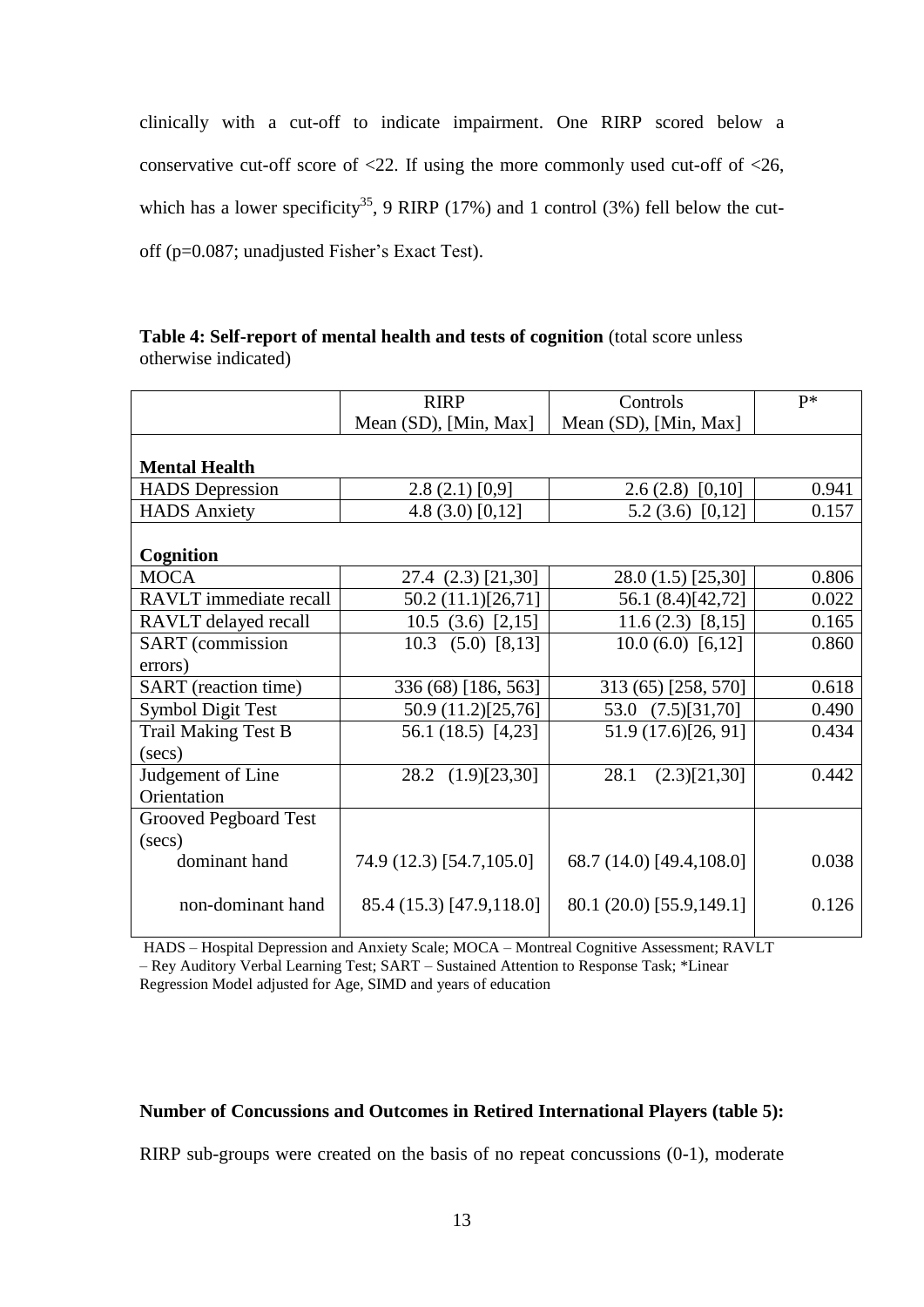(2-9) and high number of repeats (10 or more)<sup>7</sup>. No RIRP sub-group differences were found for mental health (HADS) or general health (SF-36). Persisting concussion symptom scores (RPQ) differed between the three sub-groups (p=0.028; unadjusted Kruskal-Wallis test), with higher scores in 'high' repeat than in no repeat concussion sub-groups. Overall, the average score on the RPQ was 4.6 (SD 8.4; range 0, 28).

There were no significant differences between the three RIRP sub-groups on cognitive tests and no significant correlations with overall frequency of concussion, including for RAVLT-immediate recall  $(r=0.16; p=0.268)$ , Grooved Pegboard (dominant hand; r = -0.10; p=0.482) and the MOCA (r = -0.08; p=0.554).

There was no significant difference on the GOSE between the three concussion subgroups. There was a significant correlation between GOSE and concussion exposure overall ( $r = -0.32$ ,  $p = 0.020$ ) with lower GOSE ratings (less perfect recovery) associated with higher repeat concussion. Specifically, 11/52 RIRP reported symptoms linked to concussion that had some impact on daily life but were not disabling (Lower Good Recovery; GOSE= 7) and 2 (one moderate and one high frequency of concussion) reported Upper Moderate Disability (GOSE= 6). The remaining 39 were in the Upper Good Recovery category (no persisting effect;  $GOSE=8$ ).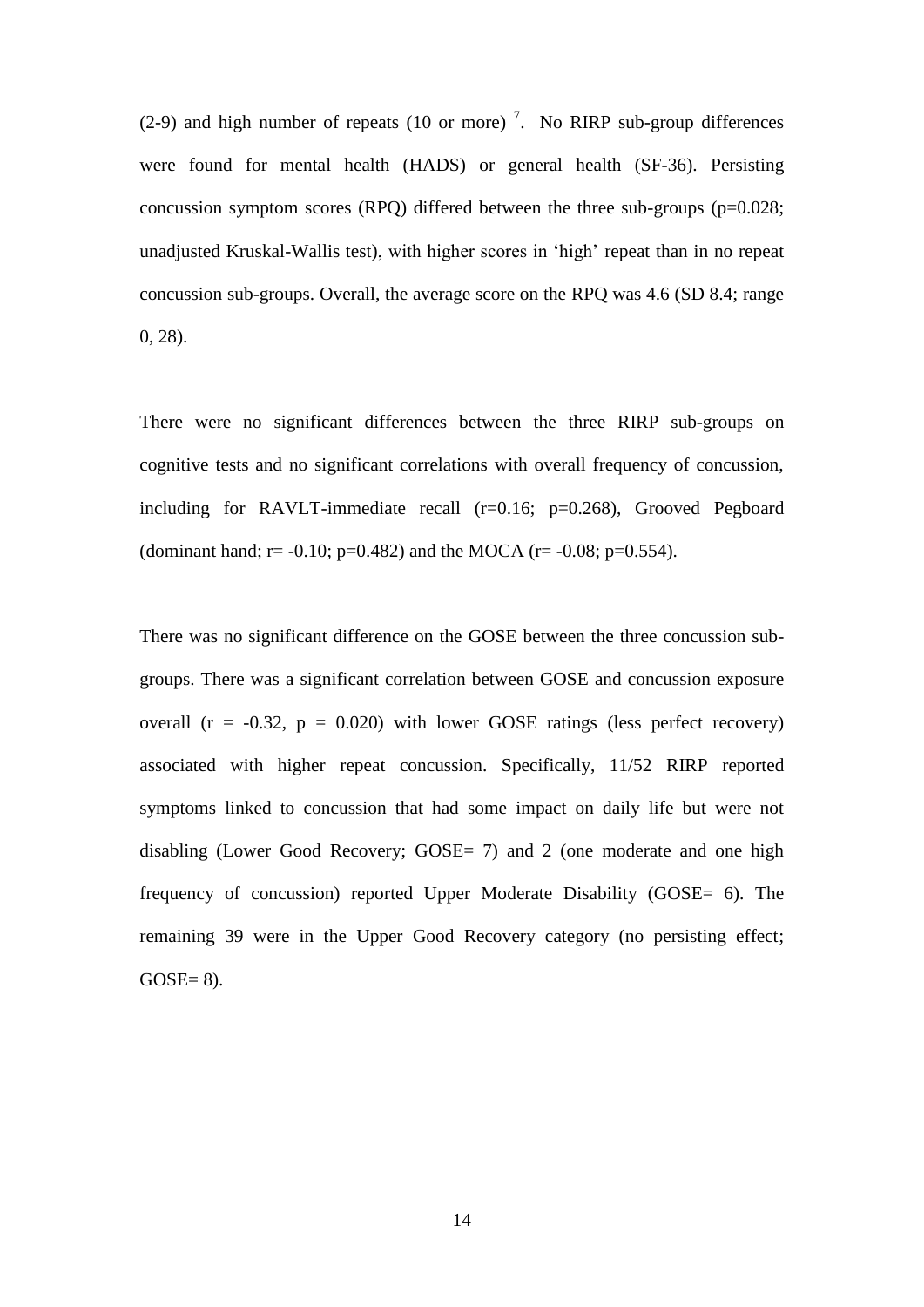|                           | <b>Repeat concussion</b> |                |                   |            |
|---------------------------|--------------------------|----------------|-------------------|------------|
|                           | N <sub>0</sub>           | Moderate       | High              | $P*$       |
|                           | $(n=7)$                  | $(n=27)$       | $(n=18)$          |            |
| <b>HADS</b> Depression    | 3.1(3.3)[0,9]            | 2.6(1.9)[0,7]  | 3.1 $(1.7)$ [0,6] | 0.630      |
| HADS Anxiety <sup>1</sup> | 3.7(2.9)[1,9]            | 4.7(2.6)[0,10] | 5.4 $(3.5)[1,12]$ | 0.389      |
| <b>RPO</b>                | 0.3(0.8)[0,2]            | 2.3(5.5)[0,19] | 9.6(11.1)[0,28]   | $0.028**$  |
| $GOSE^2 < 8$              | 0                        | 6(22%)         | 7(39%)            | $0.142***$ |
|                           |                          |                |                   |            |

**Table 5: Mental health, persisting concussion complaints and disability outcomes in 'no', 'moderate' (2-9) and 'high' (>9) repeat concussion sub-groups** 

HADS, Hospital Anxiety and Depression Scale; RPQ, Rivermead Post-concussion Symptoms Questionnaire; GOSE, Glasgow Outcome Scale, Extended

<sup>1</sup>Mean (SD) [Range]; \*Unadjusted Linear Regression Model p-value; \*\*Unadjusted Kruskal-Wallis non-parametric test p-value; linear model inappropriate due to non-normal distribution;  $\lambda$ <sup>2</sup>n (%); note a score < 8 indicates persisting effect of brain injury on daily life, but may not be disabling (see text); \*\*\* Unadjusted Fisher's Exact test p-value; logistic regression model not appropriate due to small numbers

#### **Influence of Number of International Matches Played on Outcomes in RIRP:**

Comparisons were made within the RIRP group using a median split (17 or more matches and less than 17 matches). General health compared to a year before was self-reported to be better in those who had played more than 17 matches (p=0.008; 95% CI 0.12, 0.78). No significant differences in mental health or cognitive function were found.

**Allostatic Load:** There were no significant differences between RIRP and control groups for total allostatic load (AL; p=0.635) or its components (cardiovascular/respiratory p=0.498; neuroendocrine p=0.856; metabolic p=0.624; immune p=0.682). An exception was the anthropometric component (p=0.043; 95%) CI  $-0.94$ ,  $-0.02$ ); this reflects higher body mass index ( $p=0.006$ ) and hip circumference  $(p=0.004)$  in the RIRP group. Within the RIRP group, no significant associations were found between no, moderate or high repeat concussions and total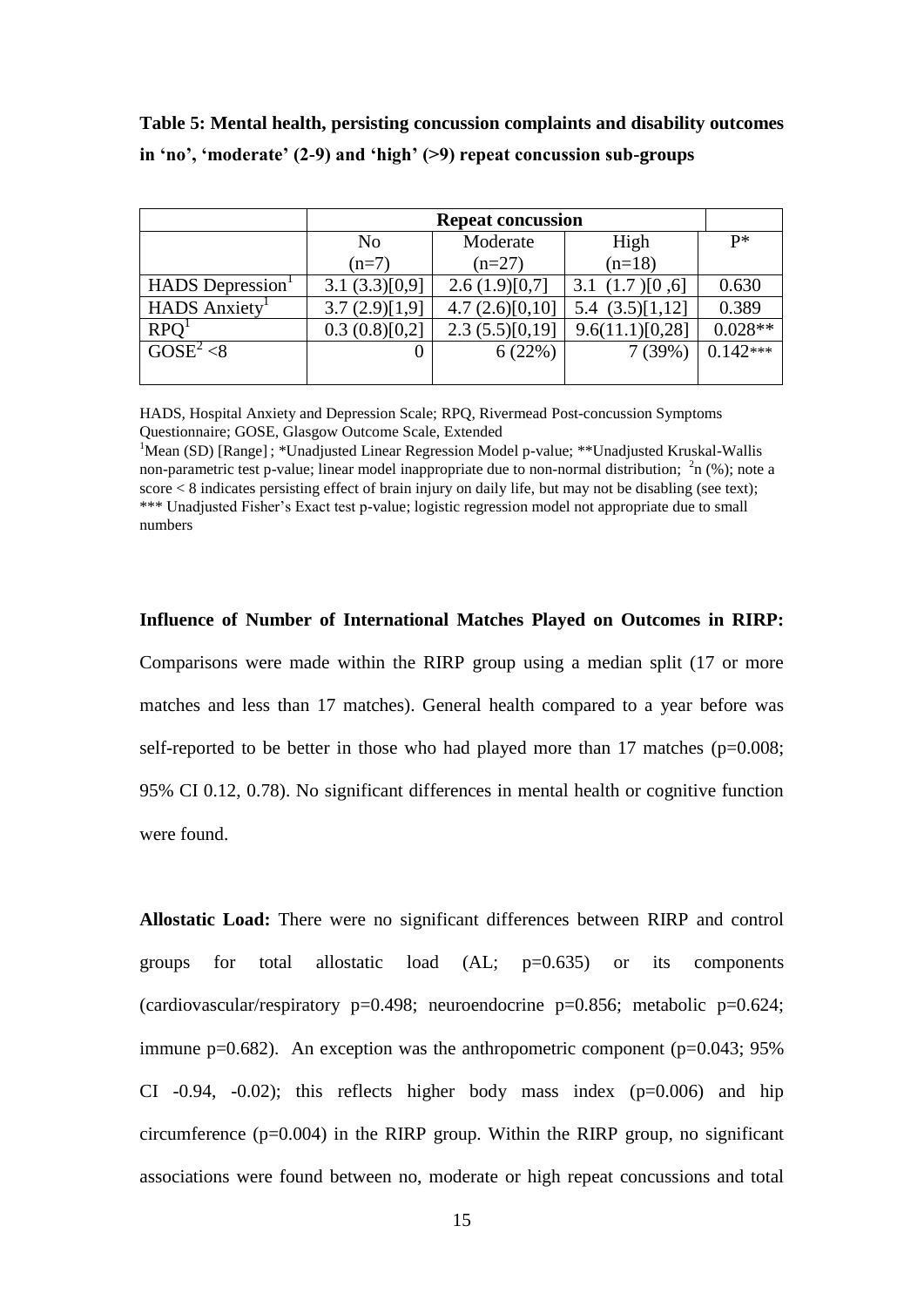AL score (p=0.315) or the components of AL (see supplementary file 2 for further details).

## **Discussion**

A high number of repeat concussions/mTBI was associated with participation in rugby union in this cohort of retired international players, given the overall median of seven self-reported concussions and that 34% self-reported at least ten concussions. On the basis of self-report of duration of LOC and of symptom persistence, all TBIs seem to have been mild<sup>34</sup> and this context is important when considering the similarity between RIRP and controls in terms of mental health and cognitive outcome. The average scores in these domains for both groups were generally 'normal' and where differences between groups were found, poorer scores for cognition or concussion symptom reporting in the RIRP group were in the normal range for these tests;<sup>36</sup> furthermore no significant relationship was found between the frequency of concussion, and mental health ratings (depression or anxiety) or cognitive function in the RIRP group. This suggests a detectable but 'non-clinical' effect of concussion in RIRP.

Several other findings are consistent with this interpretation. The average concussion symptom score on the RPQ in the RIRP group was low in relation to base rates for these symptoms; it was about half that found in healthy controls when not associated with concussion and considerably lower than the average in non-sportsmen reporting persisting post-concussion complaints<sup>37,38</sup>. On the GOSE, an association was found between having more repeat concussions and reporting that persisting symptoms had some impact on daily life. The impact caused occasional strain, but did not restrict or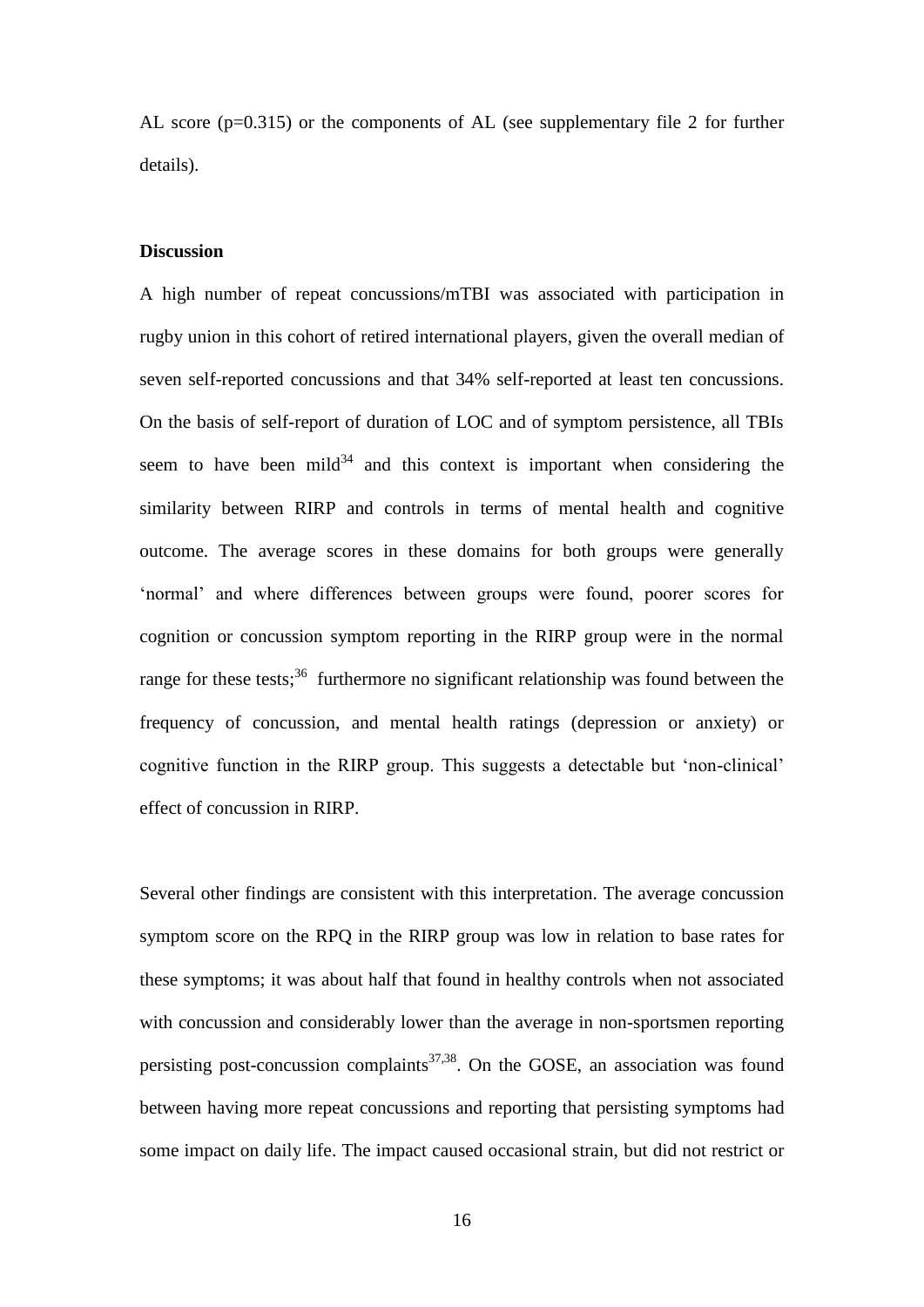limit social or employment functions, and as such was not disabling. Similarly there were no clear differences in general health between the groups, and in fact cardiovascular disease was more common in controls. Nor was there evidence for an association between exposure to concussion and indicators of accumulated life stress (allostatic load). Systematic studies on AL in people with TBI have not been published, although there is evidence to suggest that this model is associated with chronic health complaints and disease trajectories in other groups $^{33}$ .

Although there was no statistically significant difference between RIRP and control groups on the MOCA, the difference in the number of participants falling below the cut-off in the RIRP  $(17\%)$ ; n=9) versus control  $(3\%)$ ; n=1) groups is worthy of comment, as scores below the cut-off indicate that clinical assessment can be warranted. It is of note that 7/9 RIRP with MOCA scores below the cut-off were at maximum on the GOSE (Upper Good Recovery) and the remaining two with Lower Good Recovery. Further, as there was no association between MOCA scores and the number of concussions reported in this RIRP sub-group, these findings also support a view of detectable differences that do not generalise to complaints about disability in daily life.

In a meta-analysis of the neuropsychological effects of exposure to concussion/mTBI, poorer delayed memory recall and executive function was reported in those exposed to repetitive injury versus those reporting a single injury<sup>16</sup>. However, the effect size was small and the clinical significance unclear. The number of mTBI in the repeat group in these studies was also unclear, but where reported averaged three  $16$ . The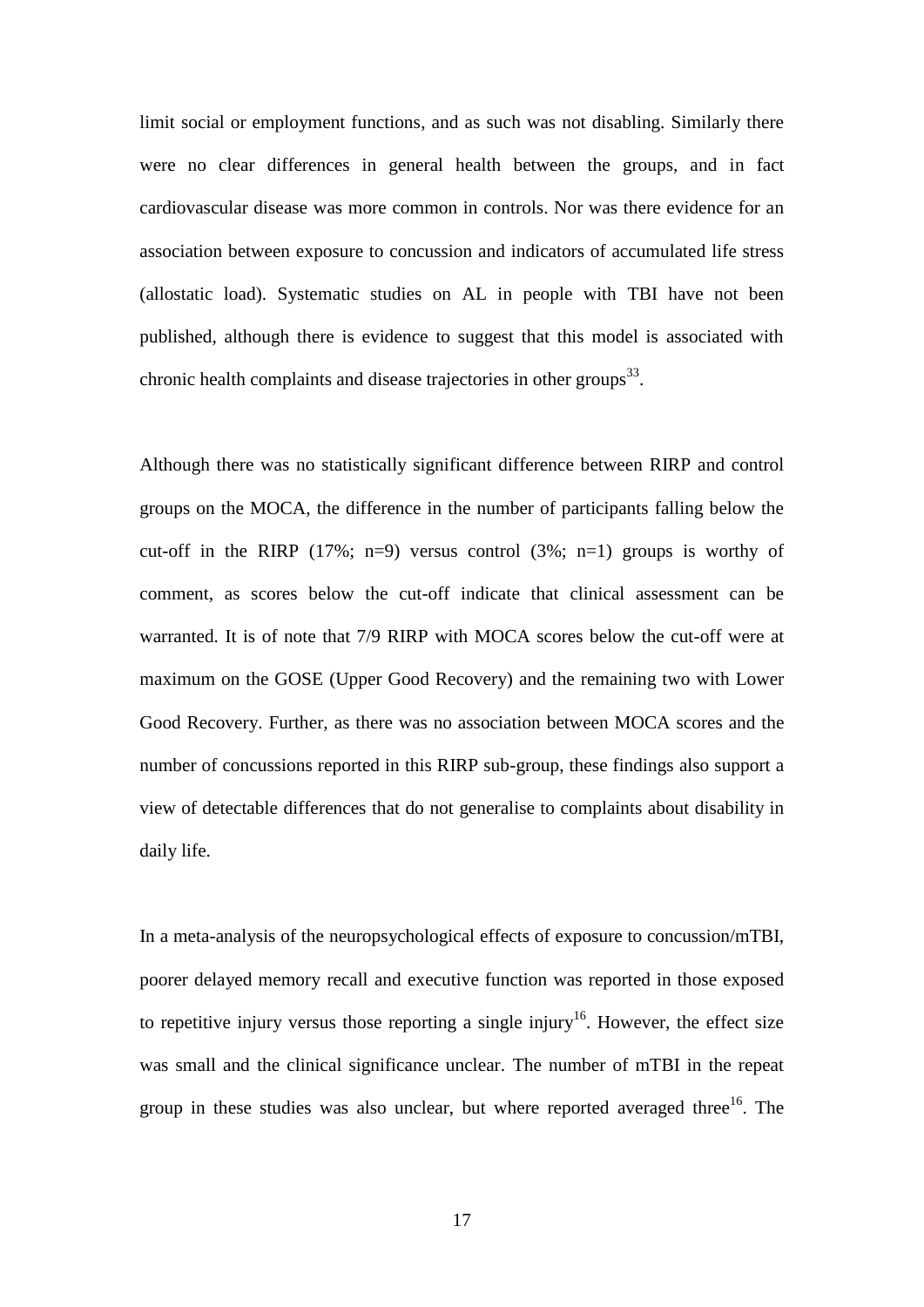present study is broadly in line with this, despite the median number of reported concussions being higher, and with detectable but non-clinical effects evident.

The picture for retired players is similar in more recent studies and reviews where in general, it is thought that there is an insufficient number of longitudinal studies with a high quality design<sup>1,39,40</sup>. A recently reported study on retired national/international rugby players in France found depression and mild cognitive impairment to be more common than in controls; with depression associated with higher frequency of selfreported concussion<sup>41</sup>. Of interest the mean number of concussions  $(3)$  was considerably lower than in the present study (14). In a study on retired NFL players an association between risk of depression and number of concussions was also reported<sup>7</sup>, although evidence for this was not found in the present study.

The current study benefits from inclusion of a control group that was similar in age and social deprivation to RIRP and also from a range of outcome data comprising cognitive, mental and general health, disability and assessment of cumulative life stress. Nevertheless, our study is limited by the modest response from the potential pool of approximately 350 retired players. No data are available on the nonrespondents and whether the sample presented here is representative of the population is not known. The higher frequency of self-reported cardiovascular disease in controls could raise a question over whether there was associated cognitive impairment which might reduce the likelihood of finding group differences on cognitive tests; however the numbers here are small, and this finding should be seen in its context of the control group all reporting their general health to range between good and excellent (table 3), making such an effect unlikely. Future studies may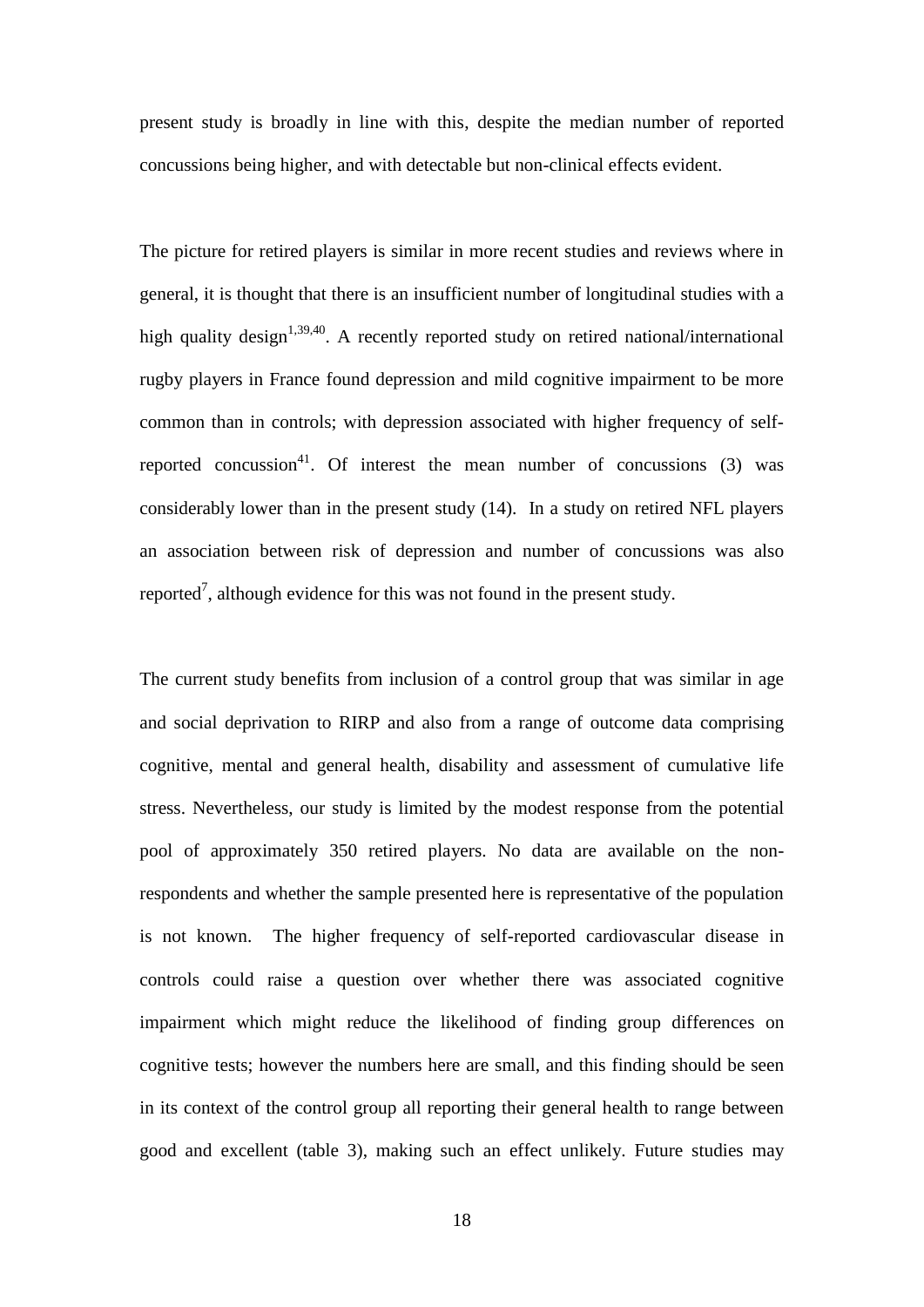however consider including a comparison group of athletes to control for health factors that may be associated with competitive team sport, such as high levels of physical fitness, late impact of orthopaedic injury or drug use (eg opioid analgesics, anabolic steroids) during their playing careers. Undoubtedly large scale prospective studies on representative cohorts of athletes with matching to appropriate control populations are required to further consider any association between exposure to repetitive concussion/ mTBI and longer-term outcomes.

In common with many such retrospective studies, there is an absence of objective information about TBI in terms of actual number and severity; recent evidence suggests that the concordance between recorded incidence of concussion in sports and self-report may be poor<sup>42</sup>. Also of note is that many in the present sample played rugby in the pre-professional era where the impact of 'hits' may have been less than in recent years, as also was the rigour with which concussion was identified and return to play managed. Hence findings may not generalise to the modern professional era of rugby union. Other studies on repeat mTBI and their long term effects vary in terms of their definition of concussion, reporting of the incidence of concussions, exposure period, time since stopped playing and characteristics of controls groups and have not demonstrated that samples are representative of their parent population. Future studies need to overcome these methodological difficulties. Finally, although detectable but 'non clinical' differences were found on some cognitive measures between the groups, the reason for this is uncertain. Although brain pathology could be the cause, these differences could reflect psychological attributions about mTBI and the impact of retrospective recall bias on symptom reporting  $12,43,44$ . The latter interpretation may even seem more plausible given the absence of significant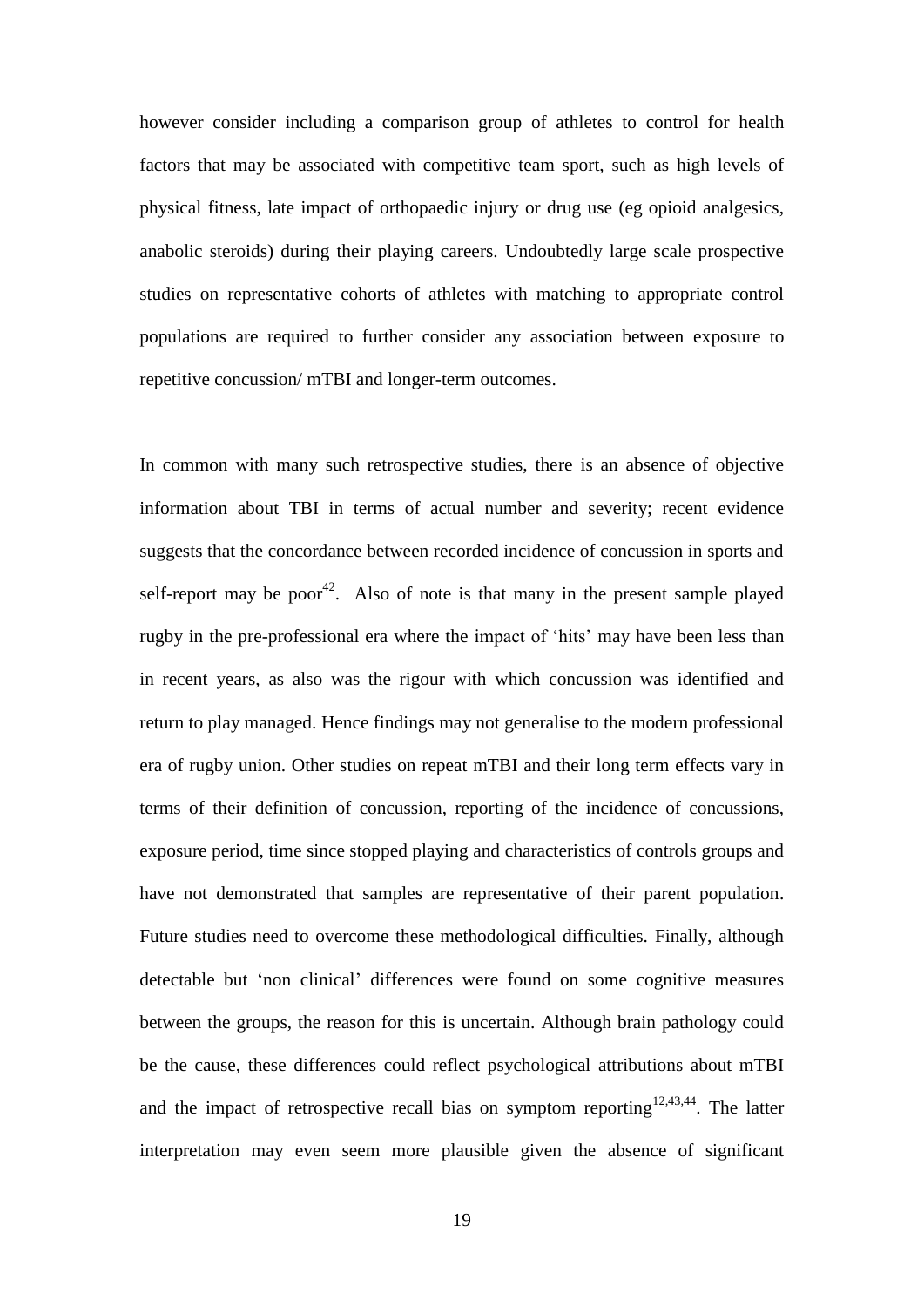relationships between scores on cognitive or mental health measures and the high number of repeat mTBI in RIRP.

## **Conclusions**

The number of self-reported concussions in retired international rugby players was high relative to many other studies, and although signs of long term effects were detectable they were overall, mild. General health and mental health of the retired international players was not poorer than controls, and on cognitive tests, the retired international players performed in the 'normal range', and where differences were found, they were not associated with a higher number of repeat concussions. More repeat concussions were associated with self-report of persisting concussion symptom complaints, and a poorer outcome on the GOSE, and again although detectable, these effects were mild and did not reflect disability in terms of social or work function. However, given the limitations of a retrospective study with self-reported recall of concussion events and a modest sample size, further work is required utilising a number of the methodological features of this study, but in a larger cohort of retired athletes.

**Author Disclosure Statement**: No competing financial interests exist.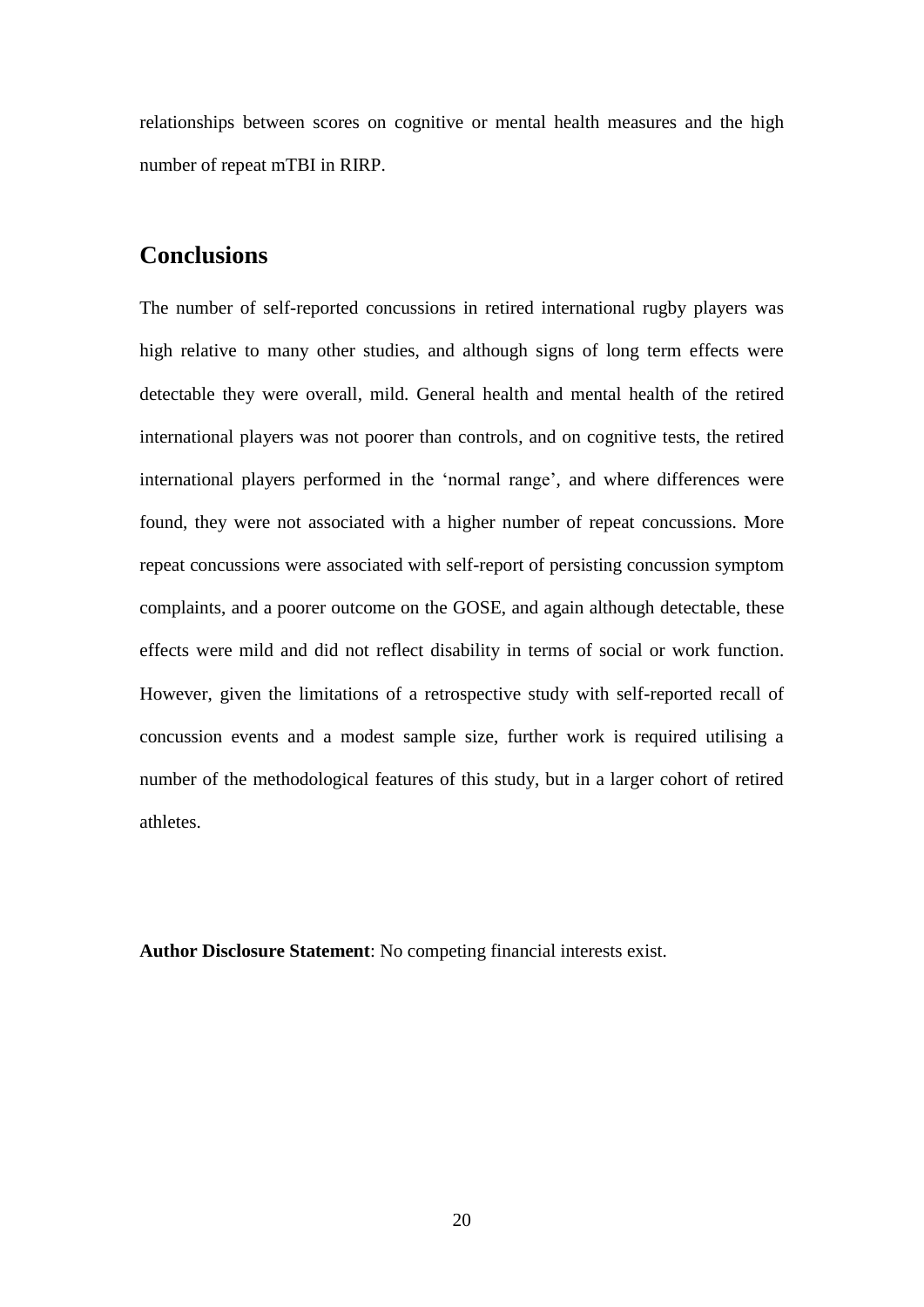#### **References**

1. McRory P, Meeuwisse WH, Kutcher JS, et al. What is the evidence for chronic concussion related changes in retired athletes: behavioural pathological and clinical outcomes? Br J Sports Med, 2013; 47, 327-330

2. Smith, DH, Johnson, VE, and Stewart, W. Chronic neuropathologies of single and repetitive TBI: substrates of dementia? Nat Rev Neurol, 2013; 9, 211-21

3. McKee, A, Cairns, NJ, Dickson, DW et al. The first NINDS/NIBIB consensus meeting to define neuropathological criteria for the diagnosis of chronic traumatic encephalopathy. Acta Neuropathol, 2016; 131, 75-86

4. Guskiewicz, KM, Marshall SW, Bailes J, et al. Association between recurrent concussion and late life cognitive impairment in retired professional football players. Neurosurgery, 2005; 57, 719-726

5. Thornton AE, Cox DN, Whitfield K, et al. Cumulative concussion exposure in rugby players: Neurocognitive and symptomatic outcomes. J Clin Exptal Neuropsychol, 2008; 30, 398-409.

6. Guskiewicz KM, Marshall SW, Bailes J, et al. Recurrent concussion and risk of depression in retired professional football players. Med Sci Sports Med, 2007; 39, 903-909.

7. Kerr, ZY, Marshall SW, Harding HP et al. Nine year risk of depression diagnosis increases with self-reported concussions in retired professional football players. Am J Sports Med, 2012; 40, 2206-2212

8. Lehman EJ, Hein MJ, Baron SL et al. Neurodegenerative causes of death among retired National Football League players. Neurology, 2012; 79, 1970-4.

9. McMillan TM, Weir C and Wainman-Lefley J. Mortality 15 years after Hospital Admission with Mild Head Injury: a Prospective Case-Controlled Population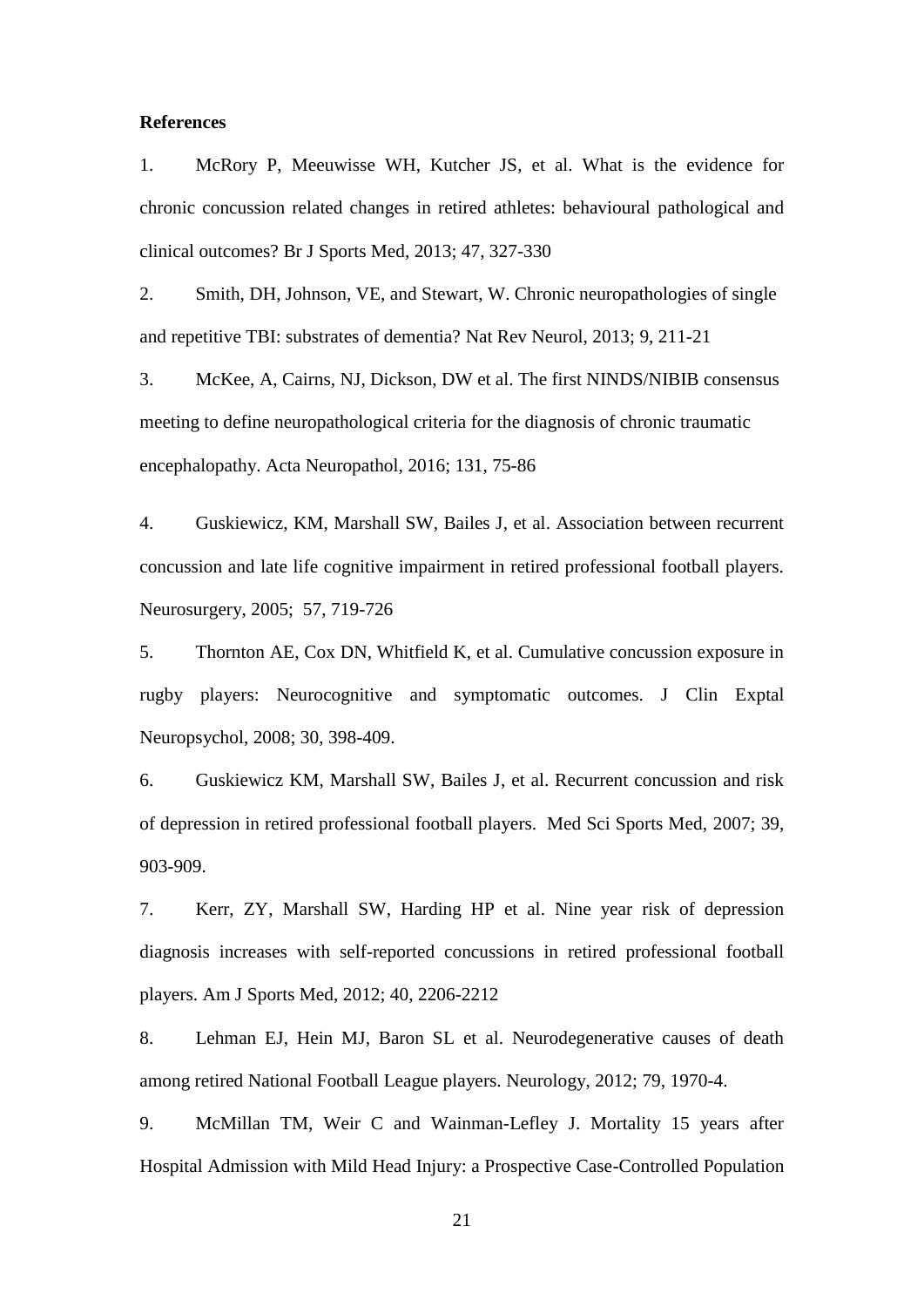Study. J Neurol Neurosurg Psychiat, 2014; 85, 1214-1220, doi:10.1136/jnnp-2013- 30727

10. McKee AC, Cantu RC, Nowinski et al. Chronic traumatic encephalopathy in athletes: progressive tauopathy after repetitive head injury. J Neuropathol Exp Neurol. 2009; 68, 709-35

11. Hay, J, Johnson, VE, Smith, DH et al. Chronic traumatic encephalopathy: The neuropathological legacy of traumatic brain injury. Annu. Rev. Pathol. 2016; DOI: 10.1146/annurev-pathol-012615-044116

12. Meehan W, Mannix R, Zafonte R, Pascual-Leone A. Chronic traumatic encephalopathy and athletes. Neurology, 2015; 85 1504-1511

13. Hollis SJ, Stevenson MR, McIntosh AS, et al. Incidence, risk, and protective factors of mild traumatic brain injury in a cohort of Australian nonprofessional male rugby players. Am J Sports Med., 2009; 37, 2328-33.

14. Kemp SP, Hudson Z, Brooks JH et al. The epidemiology of head injuries in English professional rugby union. Clin J Sport Med., 2008; 18, 227-34

15. England Professional Rugby Injury Surveillance Project Steering Group (2016). England Professional Rugby Injury Surveillance Project 2014-2015 Season Report.

16. Belanger HG, Spiegel E, and Vanderploeg RD. Neuropsychological performance following a history of multiple self-reported concussions: A metaanalysis. J. Int. Neuropsychol. Soc., 2010; 16, 262-267.

17. McEwen, B.S (1998). Protective and damaging effects of stress mediators. N. Engl. J. Med; 338*:* 171*–*179*.*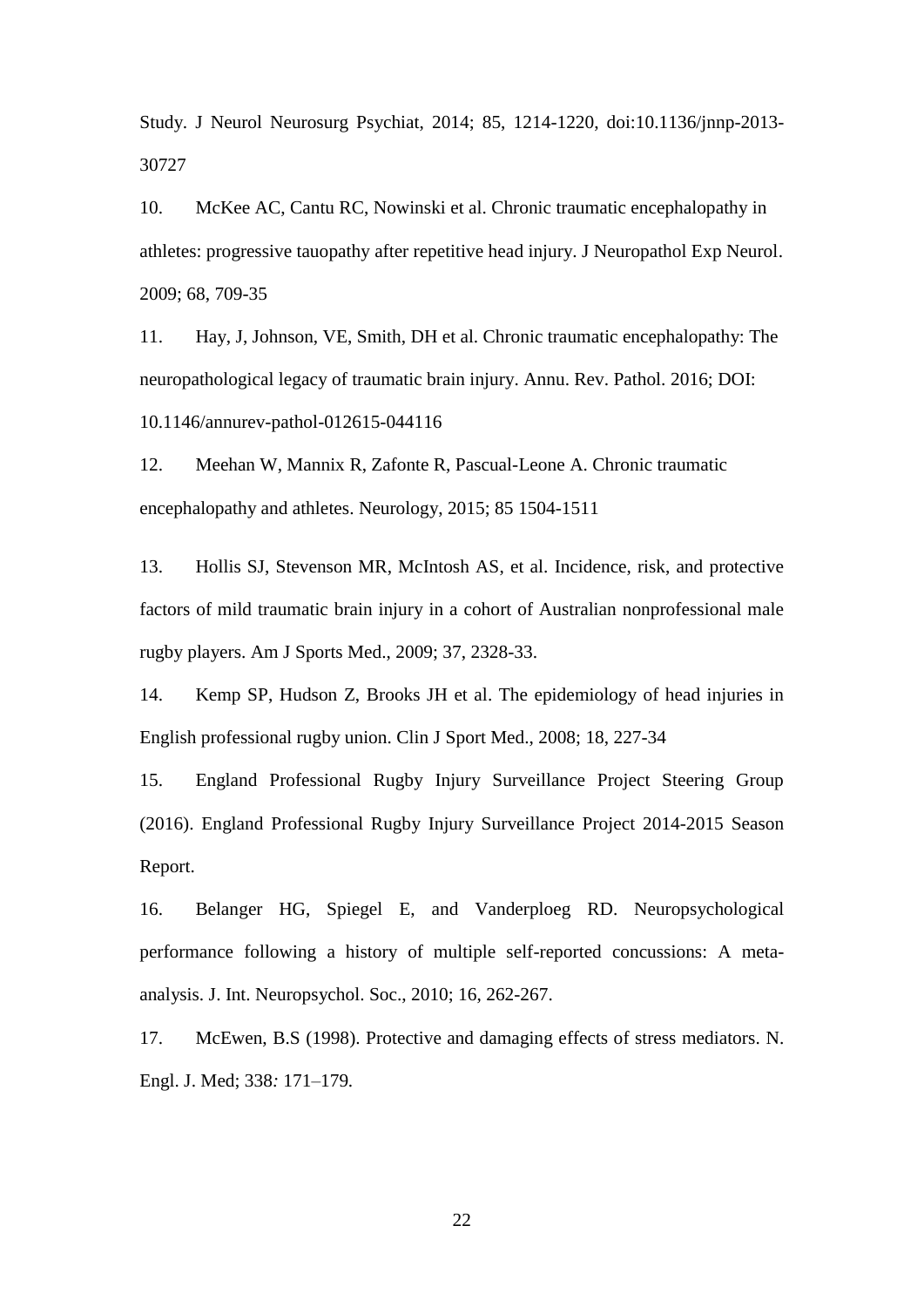18. Scottish Executive (2012). The Scottish Index of Multiple Deprivation 2012. The Scottish Government, Edinburgh, ISBN 978-1-78256-258-0. http://simd.scotland.gov.uk/publication-2012/ (accessed 19 February 2016)

19. Kerr, ZY, Marshall SW, Guskiewicz KM. Reliability of concussion history in former professional football players. Med Sci Sports Exerc., 2012; 44:377-82

20. Nasreddine ZS, Phillips NA, Bedirian V, et al. The Montreal Cognitive Assessment, MoCA: A brief screening tool for mild cognitive impairment. J Amer Geriat Soc, 2005; 53, 695-699

21. Smith A (1982). Symbol Digit Modalities Test. SDMT). Manual (revised). Los Angeles: Western Psychological Services

22. Tombaugh T N (2004). Trail Making Test A and B: Normative data stratified by age and education. Archiv Clin Neuropsychol., 19, 203-214

23. Lezak (1983). Neuropsychological Assessment,  $2<sup>nd</sup>$  edition. Oxford Press, New York

24. Robertson IH, Manly T, Andrade J, et al. 'Oops!': Performance correlates of everyday attentional failures in traumatic brain injured and normal subjects. Neuropsychologia, 1997; 35(6), 747–758.

25. Smilek D, Carriere JSA, Cheyne JA. Failures of sustained attention in life, lab, and brain: Ecological validity of the SART. Neuropsychologia, 2010; 48, 2564–2570 26. Benton AL, Sivan AB, Hamsher K deS, et al. Contributions to Neuropsychological Assessment. Psychological Assessment Resources, 1983; Orlando Florida

27. Matthews CG and Klove K. Instruction battery for the adult neuropsychology test battery. University of Wisconsin Medical School, 1964; Madison Wisc.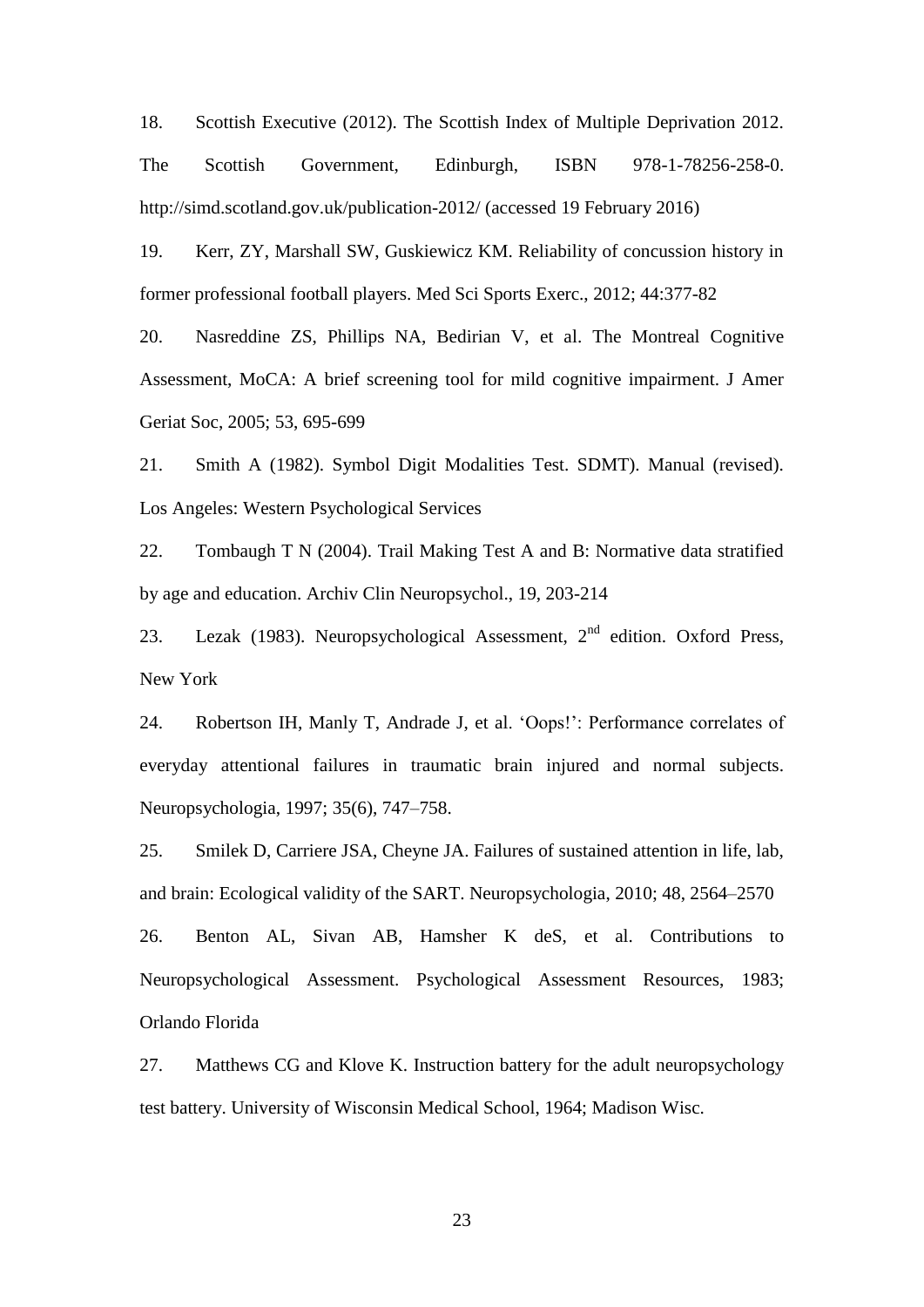28. Snaith R P and Zigmond A S. The Hospital Anxiety and Depression Scale. NFER‐NELSON, 1984; Berkshire.

29. King NS, Crawford S, Wenden FJ, et al. The Rivermead Post Concussion Symptoms Questionnaire: a measure of symptoms commonly experienced after head injury and its reliability. J Neurol., 1995; 242 9, 587-592

30. Ware JE Jr, and Sherbourne CD. The MOS 36-item Short-Form Health Survey (SF-36): I. Conceptual framework and item selection. Med. Care, 1992; 30, 473-483

31. Wilson JTL, Pettigrew EL, and Teasdale GM . Structured interviews for the Glasgow Outcome Scale and the Extended Glasgow Outcome Scale: Guidelines for their use. J. Neurotrauma, 1998; 15, 573-85

32. Babor T F, Ramon de la Fuente J, and Saunders J. AUDIT: The Alcohol Use Disorders Test: Guidelines for use in Primary Care. World Health Organisation (WHO), 1992, Geneva

33. Juster, RP, McEwen, BS, and Lupien, SJ. Allostatic load biomarkers of chronic stress and impact on health and cognition. NeurosciBiobehav Rev, 2010; 35(1), 2-16.

34. Carroll, JD, Cassidy, LJ, Peloso,et al. Incidence, risk factors and prevention of mild traumatic brain injury: results of the WHO Collaborating Centre Task Force on Mild Traumatic Brain Injury. J. Rehabil Med., 2004; (43 Suppl):28-60.

35. Lees RA, Selvaraiah, J, Fenton, et al. Test accuracy of cognitive screening tests for diagnosis of dementia and multidomain cognitive impairment in stroke. Stroke, 2014; 45, 3008-3018

36. Strauss E, Sherman EMS, and Spreen O. A Compendium of Neuropsychological Tests. Oxford University Press, 2006, Oxford.